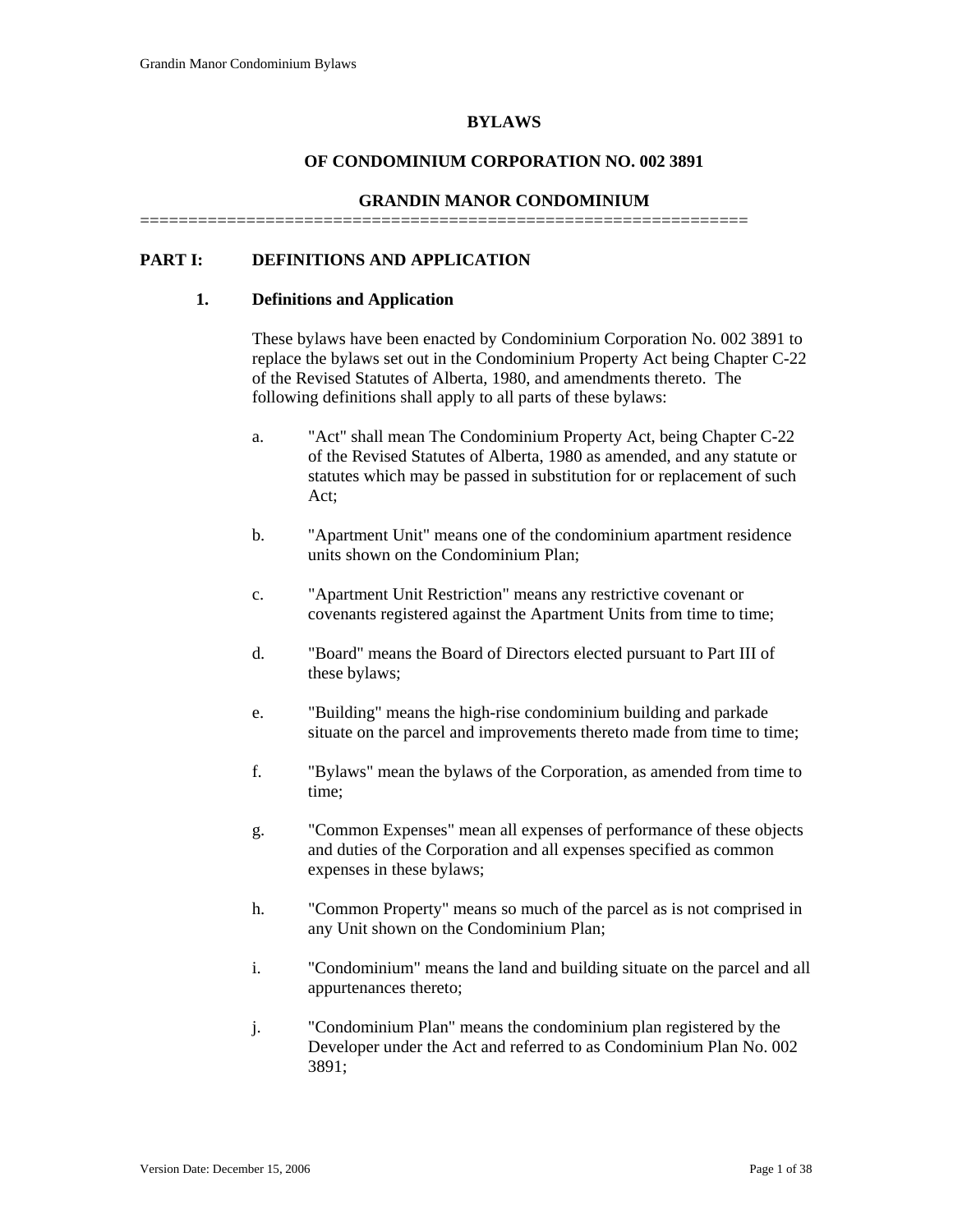- k. "Corporation" means the corporation constituted under the Act by the registration of the Condominium Plan;
- l. "Developer" means Grandin Manor Ltd.;
- m. "Door" means and includes the door, hinges, locks, door frame, door jambs, mullions, screens and slider strollers for patio doors, and all locks and doorknobs and other hardware on the door;
- n. "Insurance Trustee" means the law firm of Reynolds, Mirth, Richards & Farmer, barristers and solicitors, of Edmonton, Alberta, or if such firm should decline or discontinue or be unable to act as trustee then a trust company licensed to act as a trust company in Alberta or another law firm carrying on business in the City of Edmonton, Alberta, having no fewer than 10 lawyers in partnership, selected from time to time on ordinary resolution of the Corporation;
- o. "Manager" means a person, firm or corporation appointed as manager pursuant to bylaw 15(l) hereof;
- p. "Mortgagee" means the holder of a mortgage registered against the title to one or more Units;
- q. "Owner" means a person who is registered as the owner of the fee simple estate in a Unit in the condominium property;
- r. "Parcel" means the land comprised in the Condominium Plan;
- s. "Parking Restriction" means the restrictive covenant or covenants registered against the Parking Units from time to time;
- t. "Parking Unit" means one of the parkade units or the ground level outdoor units shown on the Condominium Plan;
- u. "Person" includes a corporation, and the heirs, executors, administrators or other legal representatives of a person;
- v. "Privacy Areas" means those areas being part of the Common Property, which comprise balconies and patios immediately adjacent to each Apartment Unit and storage units (if any) thereon, the area and location of which are shown on the Condominium Plan or if not shown shall be determined by the Board from time to time, and which areas are suitable for private use in conjunction with the respective adjoining Apartment Unit;
- w. "Special Resolution" means a resolution
	- (i) passed at a properly convened meeting of the Corporation by a majority of not less than 75% of all the persons entitled to exercise the powers of voting conferred by the Act or the Bylaws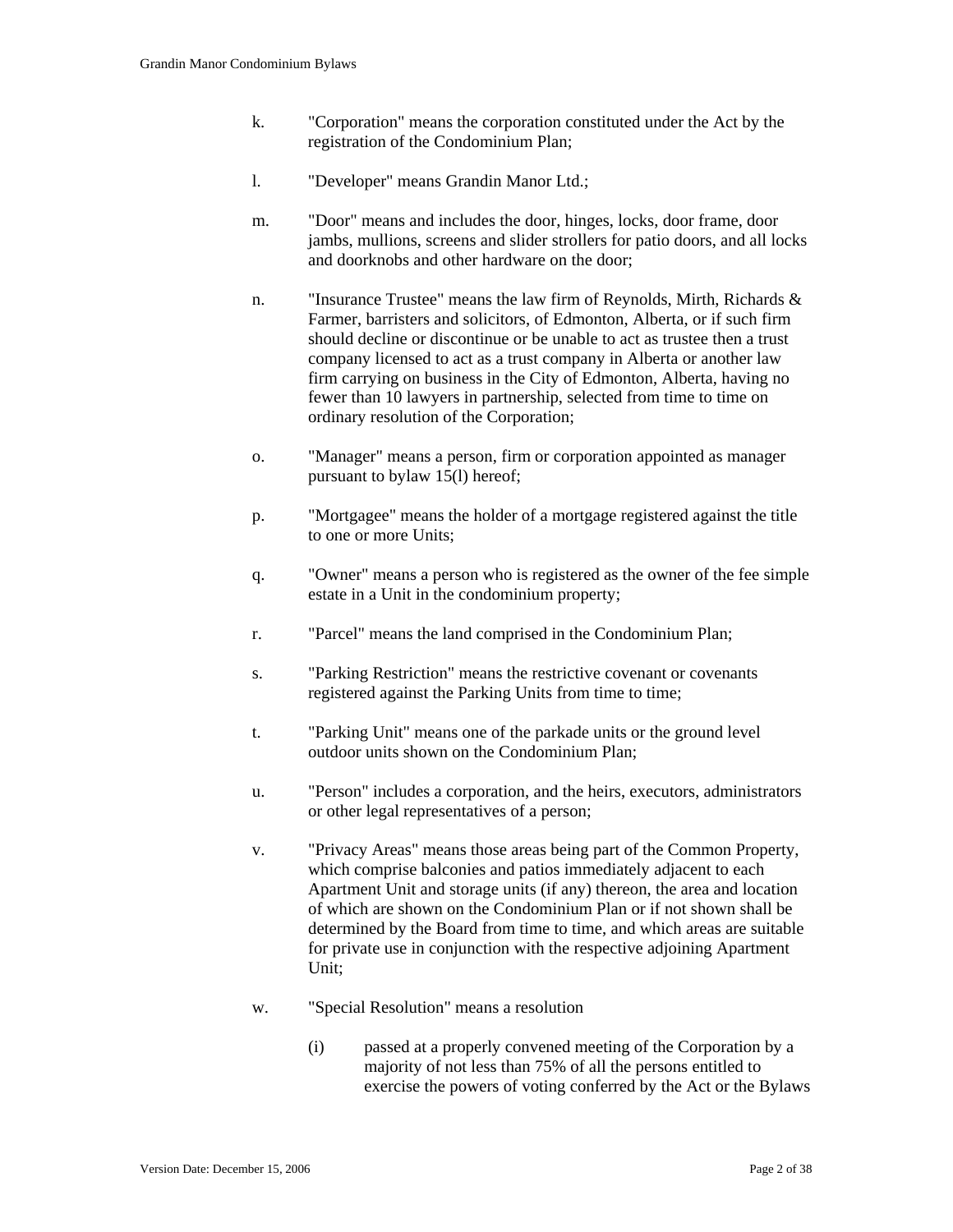and representing not less than 75% of the total unit factors for all the Units, or

- (ii) signed by not less than 75% of all the persons who, at a properly convened meeting of the Corporation, would be entitled to exercise the powers of voting conferred by the Act or the Bylaws and representing not less than 75% of the total unit factors for all the Units;
- x. "Storage unit" means a storage facility or space intended for assignment to Apartment Unit Owners for exclusive use;
- y. "Unanimous Resolution" means a resolution
	- (i) passed unanimously at a properly convened meeting of the Corporation by all the persons entitled to exercise the powers of voting conferred by the Act or Bylaws and representing the total unit factors for all the Units, or
	- (ii) signed by all persons who, at a properly convened meeting of the Corporation, would be entitled to exercise the powers of voting conferred by the Act or Bylaws;
- z. "Unit" means an area designated as a unit by the Condominium Plan;
- aa. "Unit factor" means the unit factor for each Unit as more particularly described in the Condominium Plan; and
- bb. "Window" means and includes the window panes, frames, sash, screens, mullions, locks and other hardware, and all other parts of a window unit.

Words and expressions which have a special meaning assigned to them in the Act have the same meaning in these Bylaws and other expressions used in these Bylaws and not defined in the Act or in these Bylaws have the same meaning as may be assigned to them in The Land Titles Act of Alberta, as amended from time to time, or in any statute or statutes passed in substitution therefor or replacement thereof, unless the context otherwise requires.

These Bylaws are to be read with all changes of number and gender required by the context.

If permitted to do so under the Act, the Corporation shall be named "Condominium Corporation No. 002 3891" upon a resolution of the Board so providing.

The headings in the body of these Bylaws form no part of these Bylaws but shall be deemed to be inserted for convenience of reference only.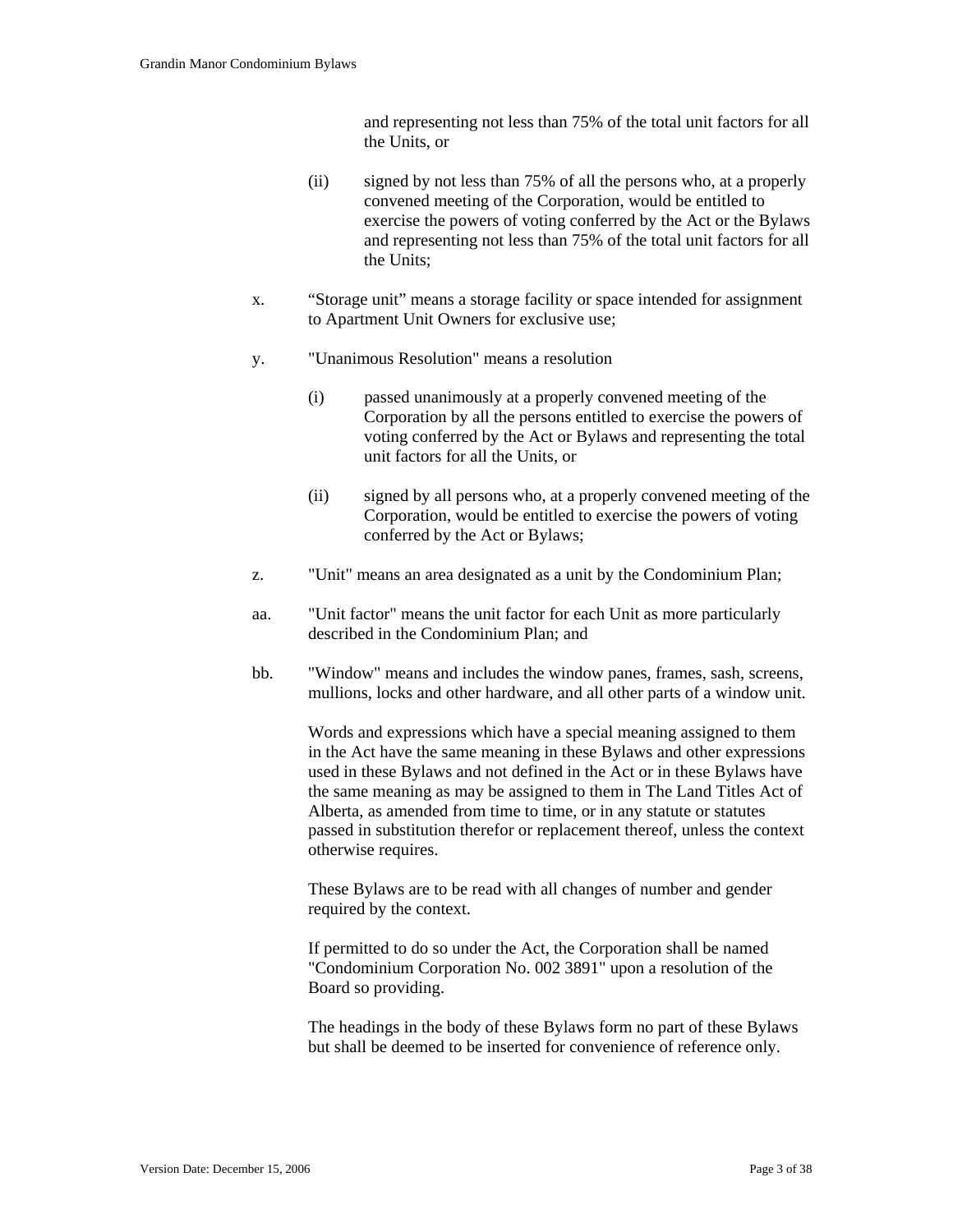## **PART II: THE OWNERS**

#### **2. Duties of Owners**

An Owner shall:

- a. permit the Corporation and its agents, at all reasonable times on notice (except in case of emergency when no notice is required), to enter his Unit and any adjacent Privacy Areas for the purpose of inspecting the Unit and maintaining, repairing or renewing pipes, wires, cables, ducts, conduits, sewers and other facilities for the furnishing of utilities or services for the time being existing in, on or under the Unit and capable of being used in connection with the enjoyment of any other Unit or Common Property, or for the purpose of maintaining, repairing or renewing Common Property, or for the purpose of ensuring that the Bylaws are being observed, or for the purpose of dealing with defaults or Bylaw breaches in the Unit or by Unit occupants;
- b. without limiting subparagraph k hereof, at all times when the outside temperature falls below 0 degrees Celsius to keep and maintain heating in operation within his Apartment Unit to a temperature that ensures against pipe freezing in the Unit or any adverse impact whatsoever on adjoining Apartment Units or their heating or their use and enjoyment;
- c. forthwith carry out all work that may be ordered by any municipality or public authority in respect of his Unit, and pay all rates, taxes, charges, outgoings and assessments that may be payable in respect of his Unit;
- d. repair and maintain his Unit and all heating, mechanical, electrical and plumbing equipment, fixtures and facilities on or in his Unit or on adjacent Privacy Areas and also all patios or balcony doors and doors and windows in or on the perimeter of his Unit (whether or not such doors or windows are Common Property) in good and substantial repair and well groomed and in neat and tidy condition;
- e. use and enjoy the Common Property in such a manner as not unreasonably to interfere with the use and enjoyment thereof by other Owners or their families or visitors;
- f. not use his Unit or permit it to be used in any manner or for any purpose which may be illegal or injurious, or that will cause any insurance maintained by the Corporation to be cancelled or declined or its premium rates increased or that will cause nuisance or hazard to any occupier of a Unit (whether an Owner or not) or the family of such an occupier;
- g. notify the Corporation forthwith upon any change of ownership or of any mortgage or other dealing in connection with his Unit;
- h. ensure that he and his family, tenants, visitors and other occupants of his Unit follow and comply with the Bylaws and regulations of the Corporation in force from time to time, as well as the Parking Restriction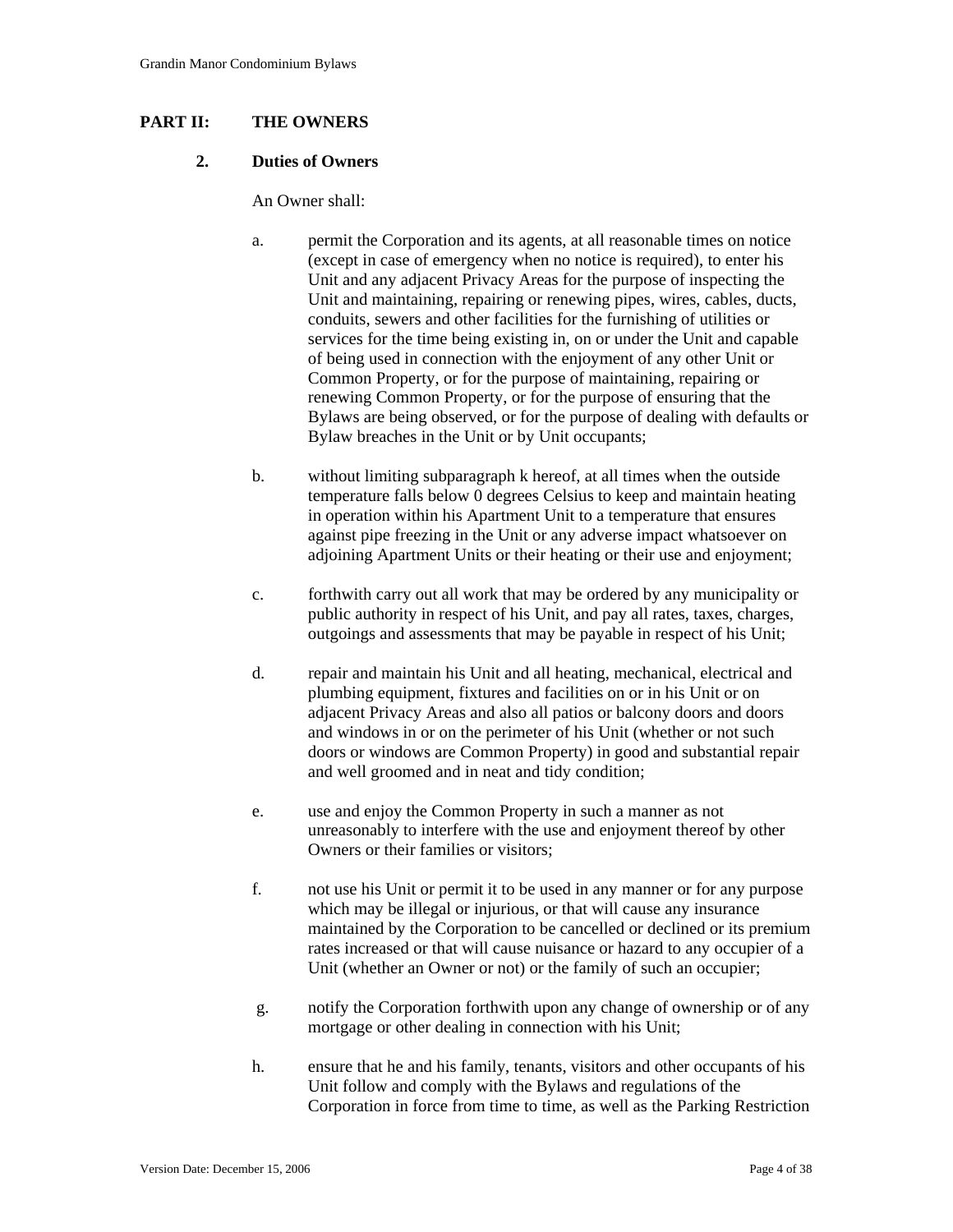and the Apartment Unit Restriction, and in that regard no Owner shall lease or grant possession of his Unit until he causes the tenant or other occupant to deliver to the Corporation an agreement signed by the tenant or other occupant and members of their household and their guests from time to time will in using the Unit and the Common Property elements, comply with the Act, the Bylaws and all rules and regulations of the Corporation during the term of their tenancy or occupation, as well as the Parking Restriction and the Apartment Unit Restriction. Nothing herein or in such agreement shall in any way remove, waive or alter the responsibility of each Owner for the performance of all Bylaws by all persons leasing or occupying his Unit;

- i. at all times, comply with and perform, and cause all users of his Parking Unit or Units to comply with and perform, the obligations prescribed for property owners by the Parking Restriction;
- j. at all times, comply with and perform, and cause tenants and other occupants of his Apartment Unit to comply with and perform, the obligations prescribed for property owners by the Apartment Unit Restriction and by the use and occupancy rules reasonably established by the Board for use of Common Property;
- k. pay to the Corporation when due all Common Expenses levied or assessed against his Unit together with interest on any arrears thereof at the rate of twelve (12%) per cent per annum or such other rate of interest as may be approved from time to time by Special Resolution, calculated from the date due until payment;
- l. in all respects meet the requirements of Bylaw 49 hereof in the development, improvement, alteration, repair and other treatment of improvements on or in his Apartment Unit and adjacent Privacy Area;
- m. if any utilities, communication or other services, or pipes, wires, cables, ducts, conduits, transformers, or other facilities therefor, that are capable of being used or are used in connection with any other Unit or Common Property, shall at any time pass in, on, under, over or through the Owner's Unit then the Owner shall not in any way tamper, interfere with, damage or otherwise treat such pipes, wires, cables, ducts, conduits, transformers, or other facilities in any way whatsoever that may affect their use or enjoyment by other Unit Owners. Further, the Owner shall permit the Corporation and any and all suppliers of the utilities and services, including without limitation Epcor, Atco Gas Ltd., BC Telus Inc., Videotron Inc. and the City of Edmonton, and their successors and assigns and their respective contractors, agents, employees, and workmen, with or without equipment at all times and from time to time to enter upon the Unit to inspect, maintain, service, repair and replace the said pipes, wires, cables, ducts, conduits, transformers, or other facilities;
- n. repair and maintain and keep in good repair and condition at all times any and all furnaces, water heaters, barbecues, and other plumbing and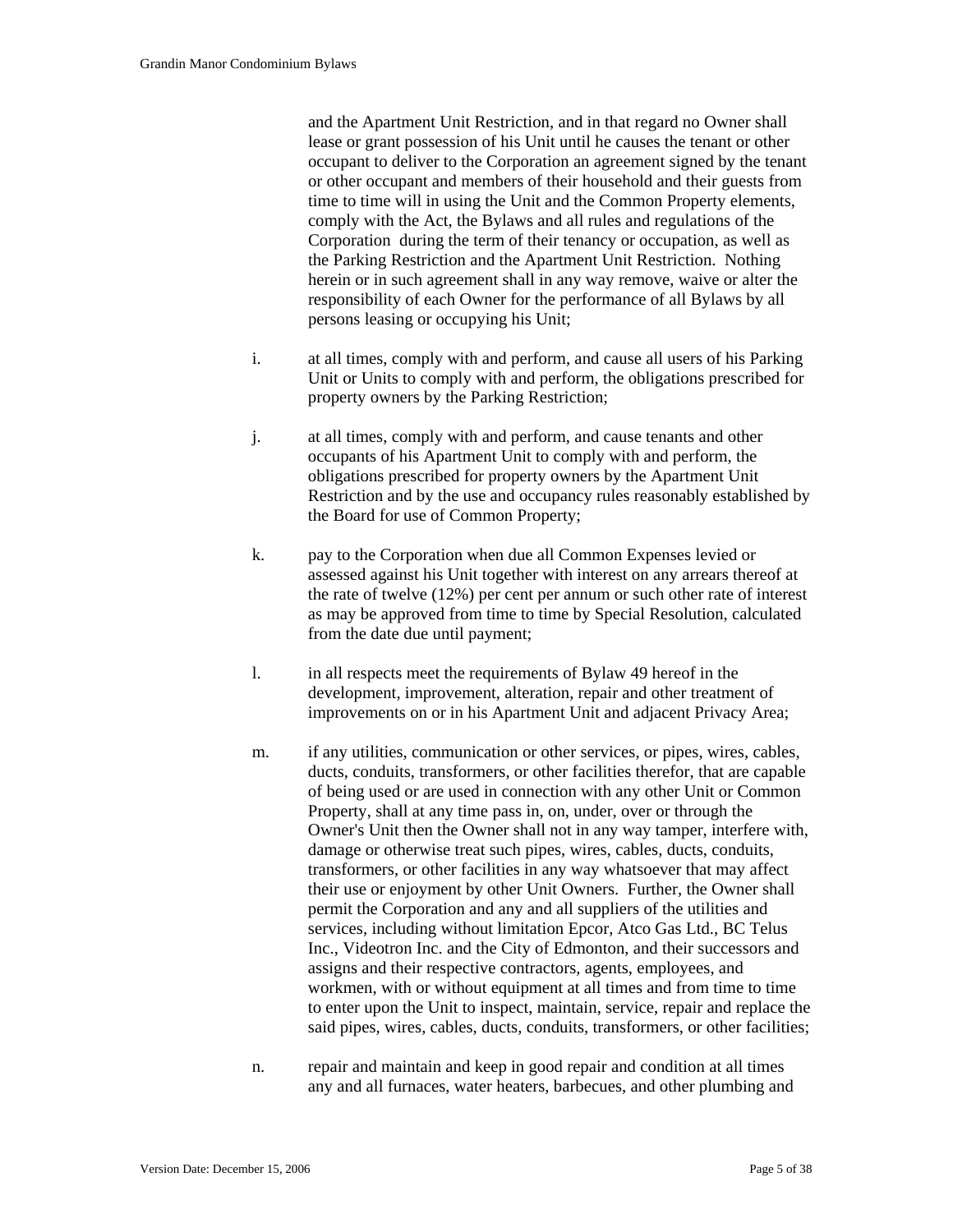heating apparatus at any time situate in or on the Owner's Apartment Unit or adjacent Privacy Area;

- o. not use the Privacy Area adjacent to his Apartment Unit for the storage of personal belongings or other goods and chattels except those that are stored away in storage units or as otherwise may be permitted by the Board;
- p. not leave any exterior windows or doors of an Apartment Unit open at any time that there is no person present inside the Apartment Unit;
- q. provide to the Board duplicate copies of any keys to Apartment Unit entrance doors for use for Unit access by the Manager or caretaker or other agent of the Corporation where permitted under these Bylaws; and
- r. not interfere with, damage, tamper with or otherwise obstruct or impede the function of the temperature monitoring devices (if any) maintained in the Owner's Apartment Unit as a monitor for temperature conditions that are a danger to or risk harm to Building plumbing and other facilities or enjoyment of Units by other Owners.

# **PART III: THE CORPORATION**

## **3. Board of Directors of the Corporation and Eligibility for the Board**

- a. The Board, for the benefit of the Corporation and all Owners and mortgagees, shall have vested in it the powers of the Corporation and shall enforce the provisions hereof. The Board (subject to the following) shall consist of not less than three nor more than seven persons and shall be elected at each annual general meeting (although members may also be elected at an extraordinary general meeting), but where there are no mortgagees and not more than three Owners, the Board shall consist of all Owners or such person or persons in such number as the Owners of all Units may designate. If a Unit has more than one Owner, only one such Owner may sit on the Board at one time;
- b. Ownership of a Unit is not necessary for election and membership on the Board and any person who has attained the age of majority shall be eligible for nomination and election to the Board; provided that no Owner who is indebted to the Corporation for an assessment or assessments which are more than 30 days overdue after written notice of default shall be eligible for election or membership on the Board; and
- c. At any election of Board members each person entitled to vote shall be entitled to vote for as many nominees as there are vacancies to be filled on the Board.

#### **4. Removal or Disqualification From the Board**

a. Except where the Board consists of all the Owners, the Corporation may by resolution at an extraordinary general meeting remove any member of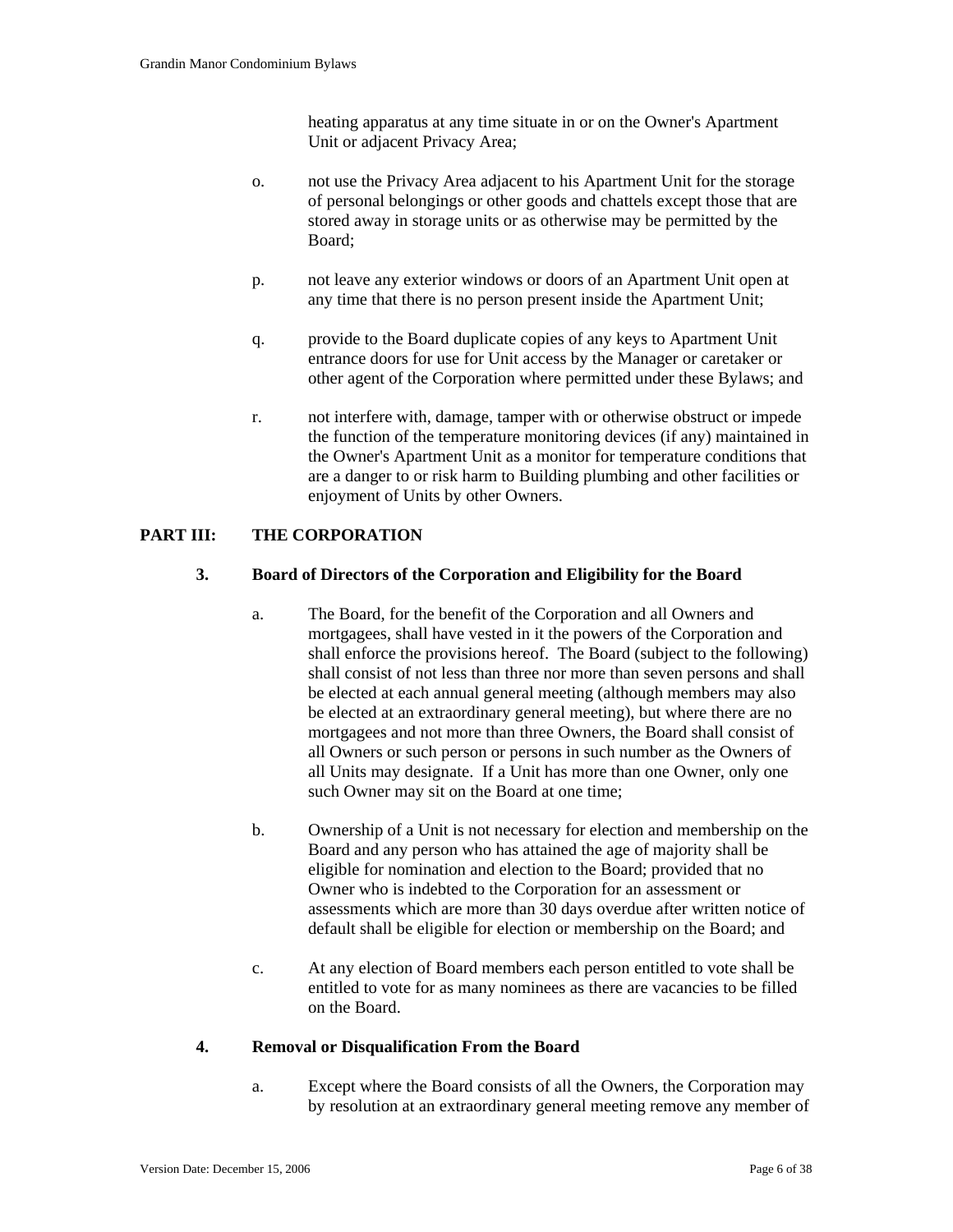the Board before the expiration of his term of office and appoint another person in his place to hold office until the next annual general meeting;

- b. The office of a member of the Board shall, ipso facto, be vacated:
	- (i) if he becomes insolvent or, being more than 30 days in arrears in payment of any instalments or payments required to be made by him as an Owner as herein set forth, he fails to cure his default within ten (10) days after written notice from any other Board member requiring him to cure such default;
	- (ii) if he becomes of unsound mind or mentally incompetent, or dies;
	- (iii) if he is convicted of an indictable offence;
	- (iv) if he resigns his office by writing, served upon the Corporation;
	- (v) if he be absent from meetings of the Board for three (3) months without leave and his co-members resolve at two (2) meetings of the Board held at least seven (7) days apart that his office be vacated.

## **5. Casual Vacancy**

Any casual vacancy on the Board may be filled by resolution of the remaining persons on the Board until the next annual general meeting of the Corporation.

#### **6. Quorum for Meeting of the Board**

Except where there is only one person who owns all Units in the condominium, a quorum of the Board is two where the Board consists of four or less members, three where the Board consists of five or six members and four where the Board consists of seven members. Any member of the Board may waive notice of a meeting before, during or after the meeting and such waiver shall be deemed the equivalent of receipt of due notice of the meeting.

### **7. Chairman of the Board**

The President and in his absence the Vice-President (if any) of the Corporation shall act as chairman of each meeting of the Board. If neither shall be present then at the commencement of the meeting the Board shall elect a chairman for the meeting. The chairman shall have a casting as well as an original vote, and if any chairman vacates the chair during the course of a meeting the Board shall choose in his stead another chairman who has the same rights of voting.

#### **8. Voting at Board Meetings**

At meetings of the Board all matters shall be determined by simple majority vote.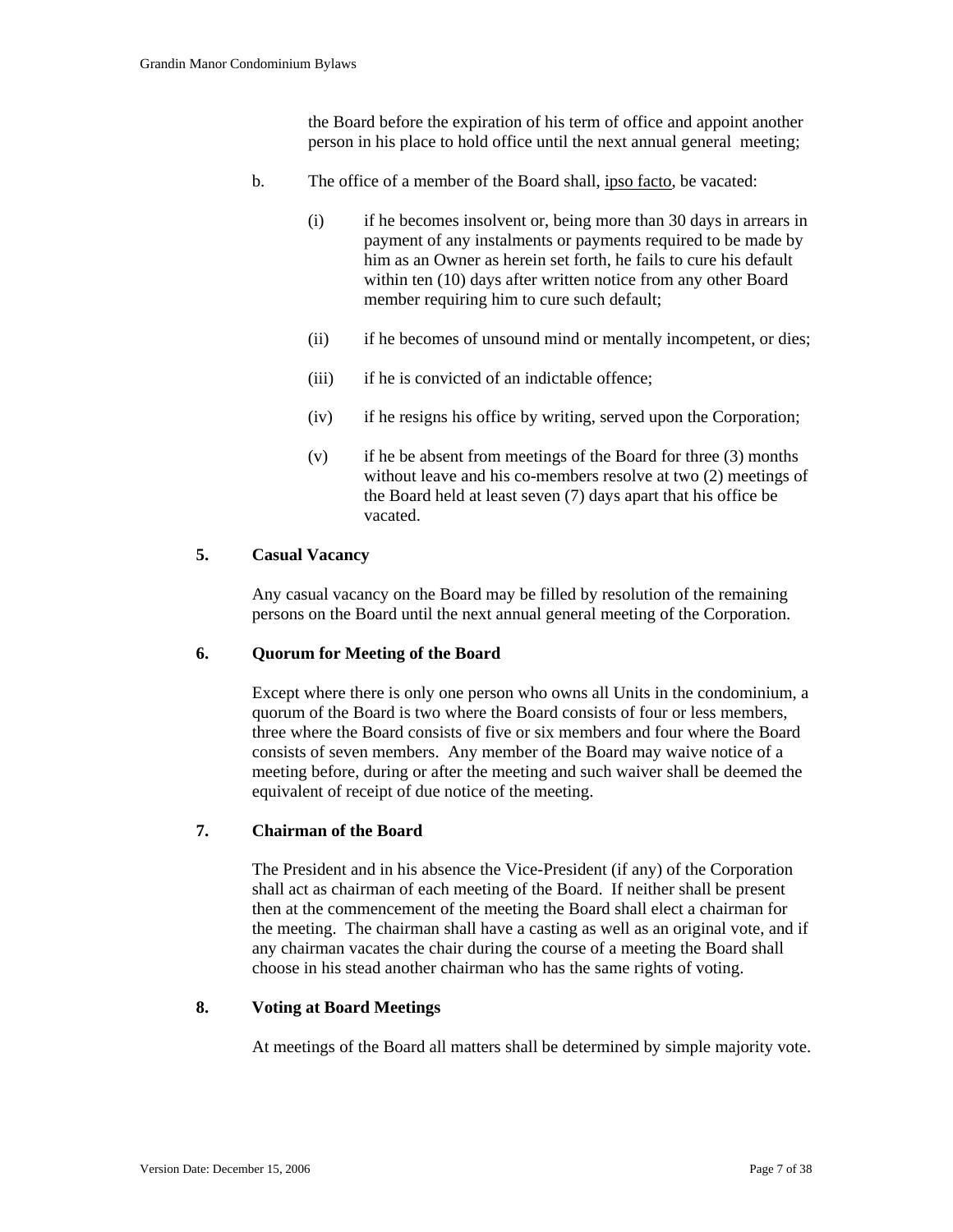# **9. Duties of the Corporation**

The Corporation shall:

- a. control, manage and administer the Common Property and property owned by the Corporation for the benefit of all the Owners and for the benefit of the entire project;
- b. do all things required of it by the Act, these Bylaws, the Common Property rules and other rules and regulations of the Corporation in force from time to time:
- c. where practical establish and maintain suitable lawns and gardens on the exterior Common Property;
- d. maintain and repair (including renewal where reasonably necessary) pipes, wires, cables, ducts, conduits, sumps, sewers, transformers, pedestals, light standards, fire hydrants and other facilities for the furnishing of utilities and services and common area lighting for the time being existing in the Parcel and capable of being used in connection with the enjoyment of more than one Unit or the Common Property;
- e. upon written request therefor made by a Unit Owner or the holder of any mortgage registered against a Unit, or the duly authorized agent of such Owner or mortgagee, provide such Owner or mortgagee with either a duplicate original or certified copy of all liability insurance policies and endorsements maintained by the Corporation, as well as all renewal certificates or certified copies of replacing policies; and further shall, without request therefor being required, provide the same to the registered first mortgagee of any Unit who has notified the Corporation of its mortgage, including all renewal certificates or replacing policies issued at any time and from time to time while such mortgage remains undischarged;
- f. call a general meeting of the Owners and mortgagees within three (3) months after registration of the Condominium Plan;
- g. call a general meeting of the Owners and mortgagees once in each calendar year, and in all cases allow no more than fifteen months to elapse from one general meeting to the next;
- h. control, manage, administer, maintain and repair all land and chattels and other property whatsoever owned by the Corporation; provided that nothing herein shall obligate the Corporation to keep or retain any land or chattels or other property it may from time to time acquire;
- i. provide and maintain adequate garbage receptacles and garbage disposal facilities on the Common Property for use by all Owners and provide for regular collection therefrom;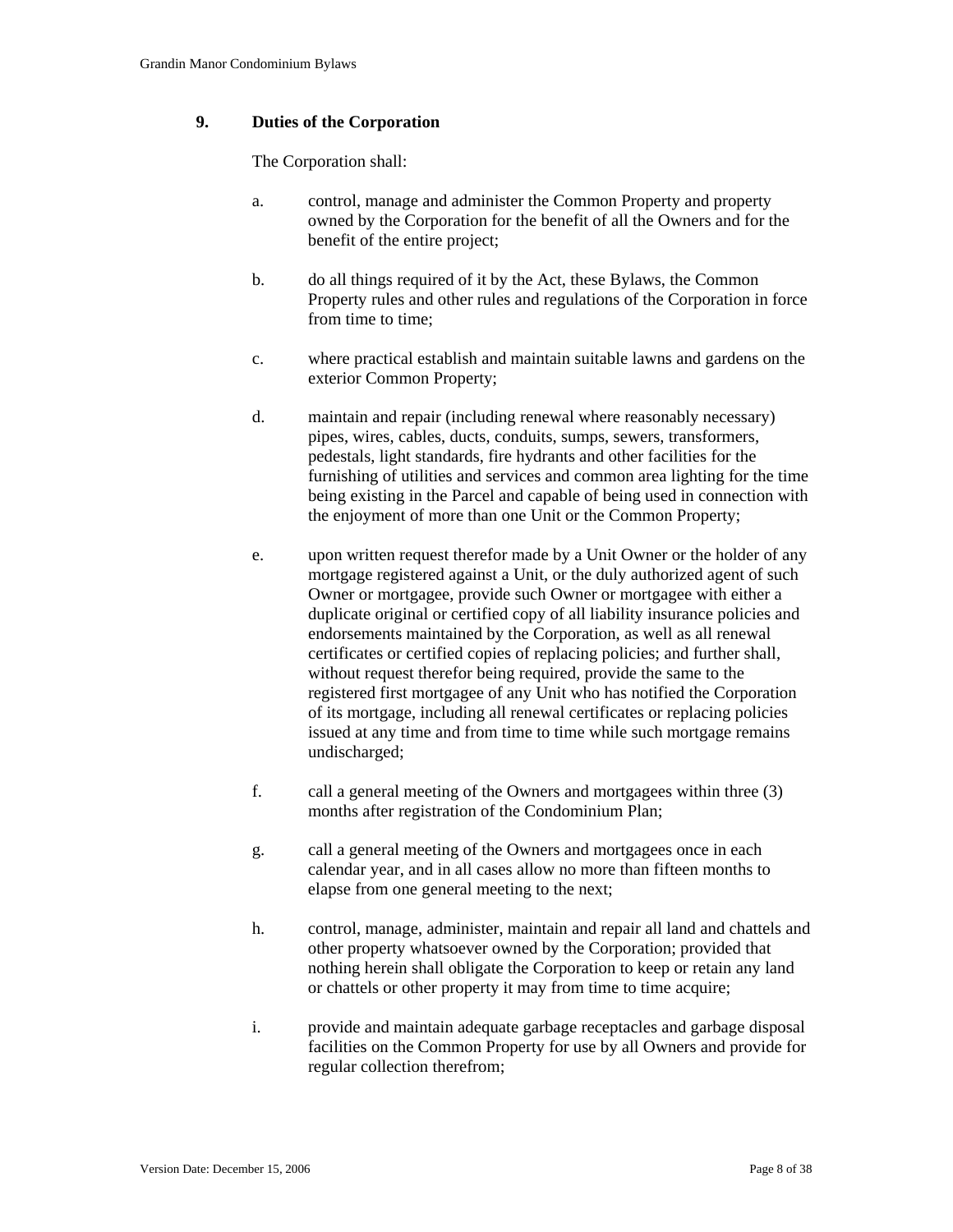- j. maintain and repair any Units owned by the Corporation and all Parking Units, notwithstanding that maintenance may be required as a result of reasonable wear and tear or otherwise;
- k. subject to any obligations imposed by these Bylaws or the Corporation upon any Owners to maintain any part of the Common Property (including without limitation privacy areas) over which such Owners are granted exclusive rights of use by the Corporation, maintain the Common Property notwithstanding that maintenance may be required as a result of reasonable wear and tear, or otherwise;
- l. without limiting clause k. hereof, maintain and keep in a state of good repair, as may be required as a result of reasonable wear and tear or otherwise, the following:
	- (i) all exterior surfaces of Apartment Unit hallway or lobby area doors;
	- (ii) roofing materials and exterior of roofs, exteriors of Unit and Building perimeter walls, eavestroughs and exterior drains, and exterior beams and trim;
	- (iii) all elevators, stairwells, hallways, lobbies, recreation rooms, parkade entrances and driveways, and Building security systems to the extent situate on Common Property;
	- (iv) all Building exteriors, other than Windows and patio and balcony Doors that are Owners' responsibilities hereunder;
	- (v) all utility services within, on, in, under and through the Common Property;
	- (vi) all roadways, curbs, sidewalks, parking areas, fencing and other common facilities on the Common Property;
	- (vii) all common area lighting, fire hydrant, project mailbox and parkade entrance door facilities whether situate on Common Property or on Units; and
	- (viii) all electrical power, water, storm sewer, natural gas, telephone, television cable and similar utility and communications lines that provide or are intended to provide service to more than one Unit, and pipes, wires, cables, ducts, conduits, transformers, pedestals, light standards, fire hydrants, and other facilities therefore;
- m. provide and maintain in full force all such insurance as is required by the Act and by the provisions of these Bylaws to be maintained by the Corporation;
- n. at all times keep and maintain for the benefit of the Corporation and all Owners copies of all warranties, guarantees, drawings and specifications,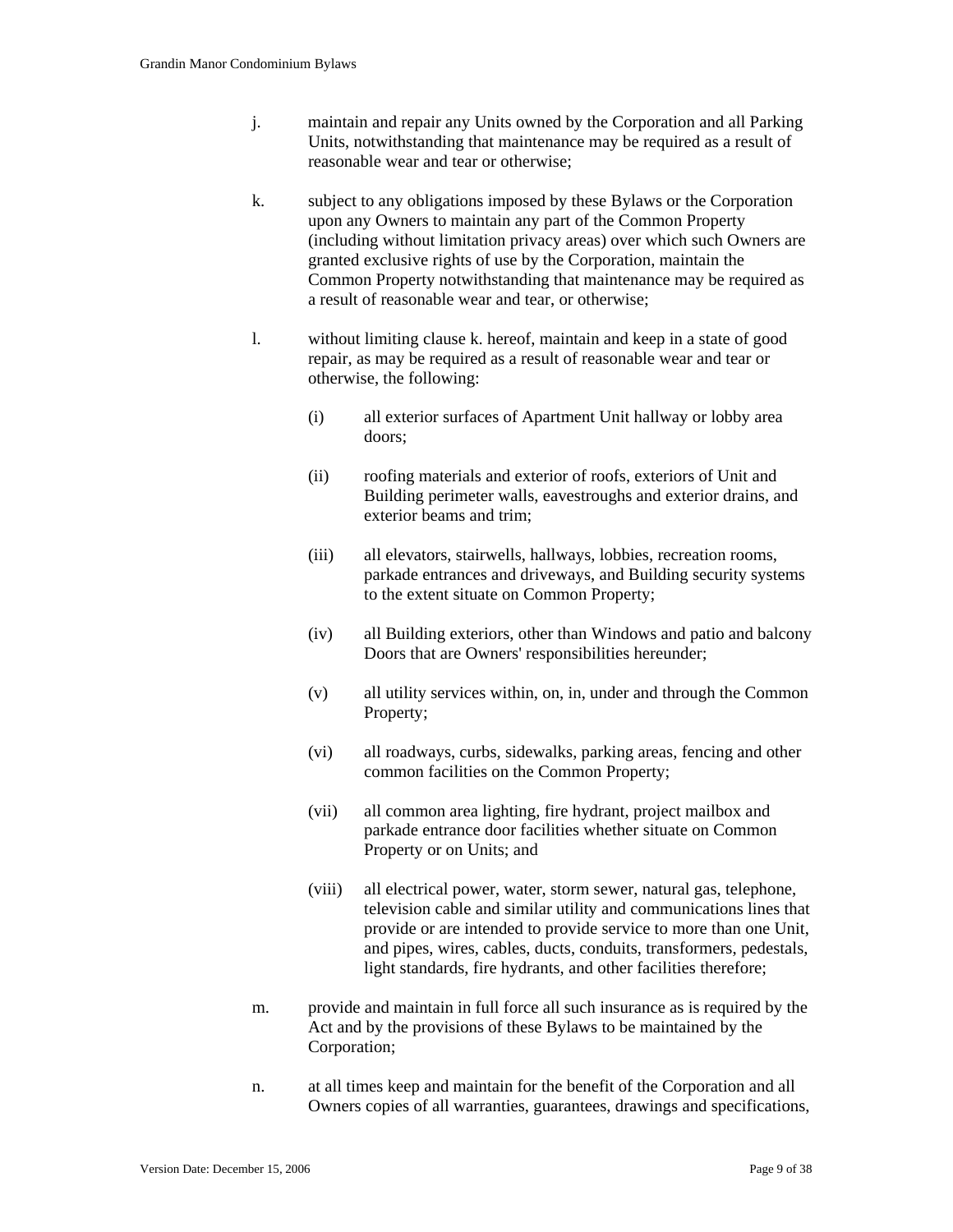plans, written agreements, certificates and approvals provided to the Corporation pursuant to Section 37 of the Act (or any provision passed in substitution therefor);

- o. provide landscaping, groundskeeping, gardening, snow and ice removal and similar services to outside areas to such standard as the Board may determine, and also to maintain and repair electric power, natural gas, telephone, water, sewer and television cable lines and other facilities in Common Property areas and also the common area lighting, fire hydrant and project mailboxes for the Parcel;
- p. obtain and secure all reserve fund studies required to be obtained or secured under the Act and any regulations thereunder;
- q. establish, levy, collect and administer Common Expense levies including reserve funds levies and reserve funds as required by law and as may be determined by the Board to be appropriate for the Corporation from time to time;
- r. determine, administer and deal with reserve funds for future maintenance of Common Property and property owned by the Corporation in accordance with the requirements of the Act and regulations thereunder;
- s. place and maintain for and on behalf of the Corporation and all Owners, fire, extended peril, third-party liability and other insurance as required from time to time under the Act or these Bylaws;
- t. The Privacy Area immediately adjacent to each Apartment Unit shall be for the sole use and enjoyment of the Unit Owner, his family, guests, tenants and occupants of the Unit. The respective Owner of the adjoining Unit is hereby granted the irrevocable right to exclusive use and enjoyment of same. Such Privacy Areas shall be maintained by the Corporation but shall be kept clean and tidy by the Owner of the adjoining Apartment Unit; and
- u. The Corporation shall, if and whenever reasonably required, grant exclusive use rights to the respective Apartment Unit Owners as described in the foregoing sub-paragraph t., and shall enforce such exclusive use rights to and for the benefit of each respective proper Apartment Unit Owner and his family, tenants, guests and occupants.

## **10. Powers of the Corporation**

The Corporation may:

 a. purchase, hire or otherwise acquire personal and/or real property for use by Owners in connection with their enjoyment of Common Property or their Units or any of them, provided that real property shall only be acquired or disposed of on approval by Special Resolution of the Corporation;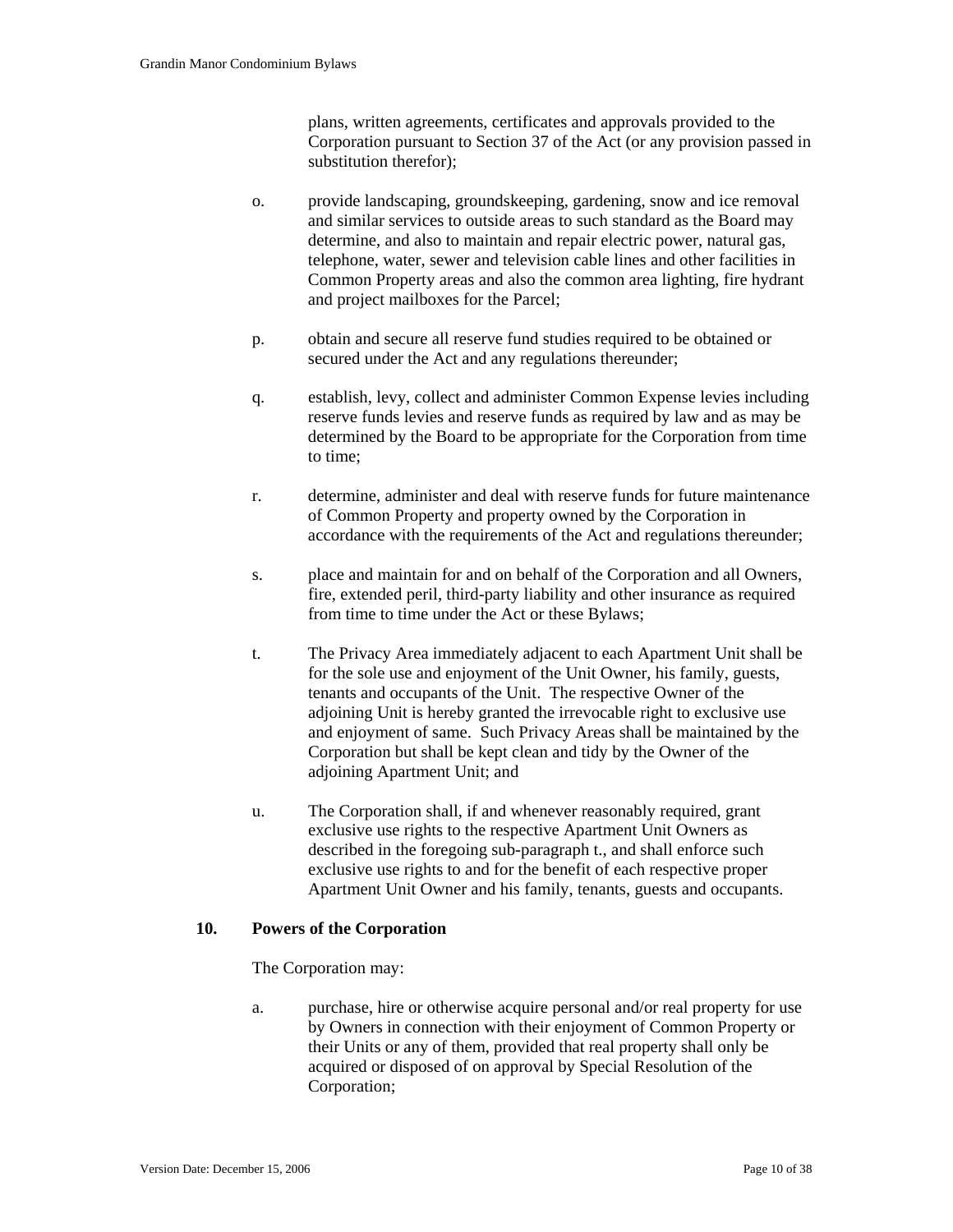- b. borrow monies required by it in the performance of its duties or the exercise of its powers provided that the Corporation shall not borrow in excess of THREE THOUSAND and 00/100 (\$3,000.00) Dollars on any single occasion or incur aggregate indebtedness at any time exceeding SIX THOUSAND and 00/100 (\$6,000.00) Dollars without such borrowing or incurring of debt being approved by ordinary resolution of the persons entitled to vote at meetings of the Corporation;
- c. secure the payment of moneys borrowed by it, and the payment of interest thereon, by negotiable instrument, or mortgage of unpaid contributions (whether levied or not), or mortgage of any property vested in it, or by combination of those means;
- d. invest as it may determine any moneys in the funds for administrative expenses or reserve funds to the extent permitted by law for trustees under the Trustee Act of Alberta;
- e. make an agreement with any Owner or occupier of a Unit for the provision of amenities or services by it to the Unit or to the Owner or occupier thereof, including without limitation maintenance or repair of furnaces, water heaters and appurtenant facilities in Apartment Units and maintenance and provision of utilities services and other such services to the Apartment Unit with or without charge therefor to the Owner;
- f. grant to an Owner a lease or other right to exclusive use and enjoyment of Common Property, or special privileges in respect thereof; but, any such grant shall be determinable on reasonable notice unless the Corporation by Special Resolution otherwise resolves;
- g. do all things reasonably necessary for the enforcement of the Bylaws and the control, management and administration of the Common Property and any part of the Units with which it may be concerned, including without limitation the following:
	- (i) commence and prosecute proceedings under Section 29 of the Act (or any provision passed in substitution therefor);
	- (ii) impose, collect and deal with damage deposits under Section 44 of the Act (or any provision passed in substitution therefor);
	- (iii) give notices to give up possession of Units pursuant to Section 45 and make applications to the court under Sections 46 and 47 of the Act (or any provision passed in substitution for the said sections) provided that such notices and such applications shall not be given or made unless the damage caused by a tenant to Common Property is the result of breach of these Bylaws or wilfully wrongful or grossly negligent acts or omissions;
- h. pay an annual honorarium or salary, or stipend, to a member or members of the Board as may be determined from time to time by ordinary resolution of the Corporation;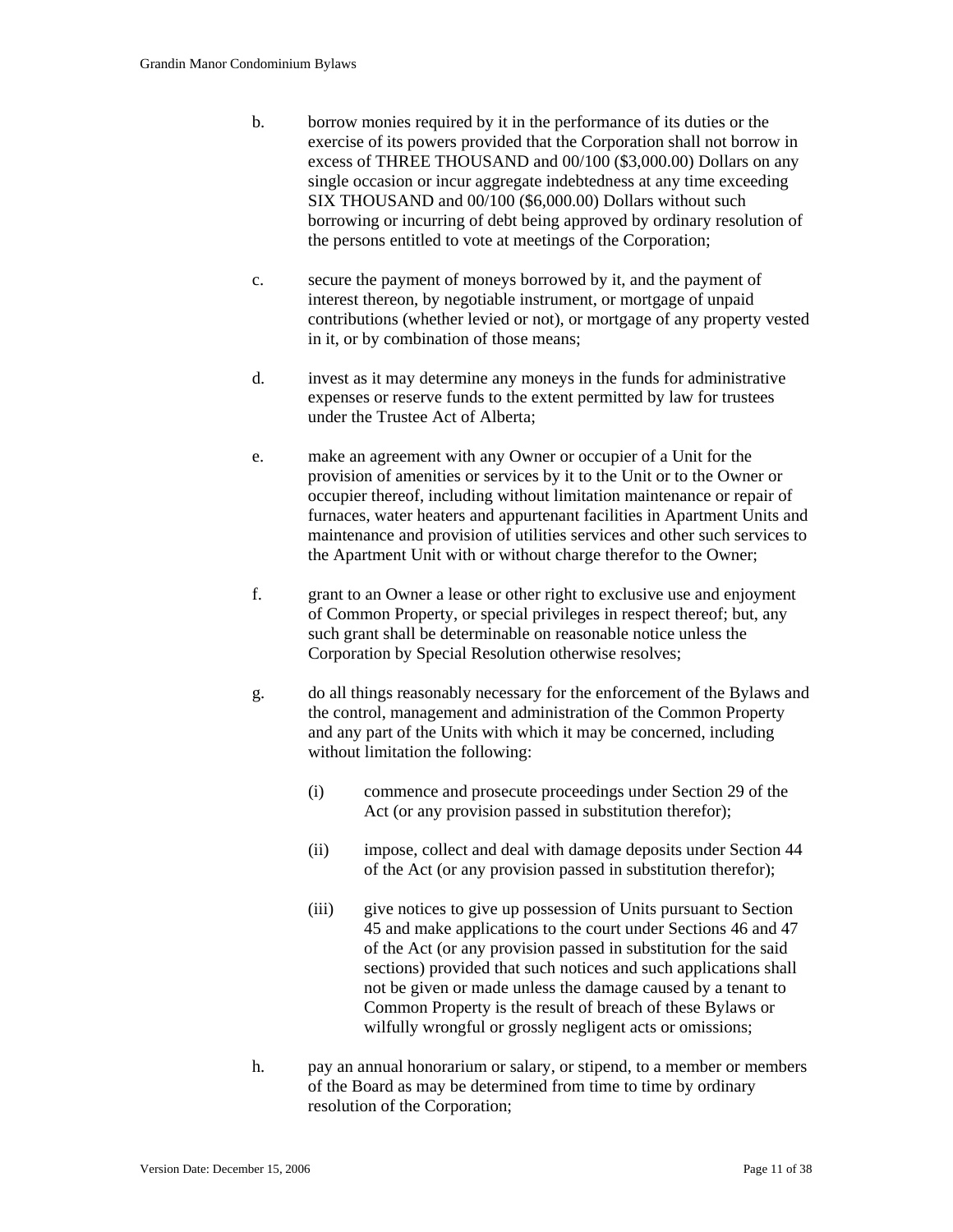- i. on ordinary resolution of the Corporation require that all members of the Board shall be bonded by recognized bonding institutions in an amount of not less than \$10,000.00, the cost of such bonding to be a Common Expense of the Corporation;
- j. impose and exact the fees and charges referred to in Bylaw 16e. and 16g. hereof;
- k. at any time, without notice, enter any Apartment Unit if it becomes aware of or reasonably suspects conditions or circumstances that are hazardous or a danger to the Building or its services or to other Units, including without limitation evidence that temperature conditions within the Unit entail risk or danger of pipe freezing, excessive heat or other harm; and
- l. grant to owners or occupants of Apartment Units leases, licences, or rights to use, with or without compensation therefor, of parking stalls in the Building owned by the Corporation.

## **11. Officers of the Corporation**

The Board shall from time to time elect a President and may elect a Secretary, Treasurer and/or Vice-President.

### **12. Duties of the Officers**

The duties of the officers of the Corporation shall be determined by the Board from time to time.

### **13. Seal of the Corporation**

The Corporation shall have a seal which shall at no time be used except as authorized by resolution of the Board and in the presence of at least two (2) members of the Board, who shall sign the instrument to which the seal is affixed; provided, however, that if all Units are owned by one person, then the affixing of the corporation's seal need be attested by only one member of the Board who is or represents the Owner of all the Units.

### **14. Signing Authorities**

The Board shall determine, by resolution from time to time, which officer or officers shall sign cheques, drafts and other instruments and documents not required to be under corporate seal and may authorize the Manager to sign the same with or without co-signing by any officer or officers.

### **15. Duties of the Board**

The Board shall: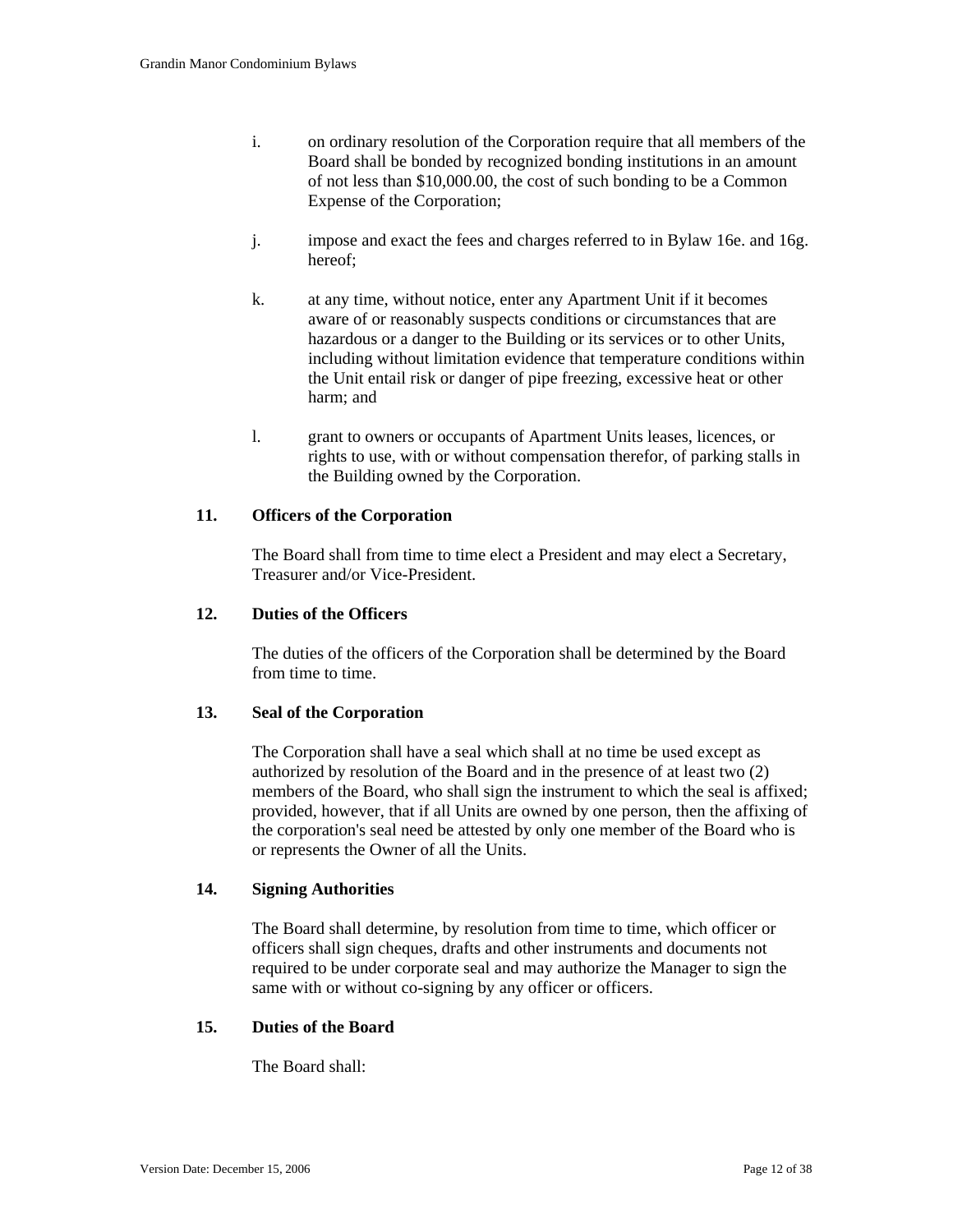- a. cause minutes to be kept of its proceedings which shall, unless the Board otherwise decides, be kept by the secretary;
- b. cause minutes to be kept of general meetings which shall, unless the Board otherwise decides, be kept by the secretary;
- c. cause proper books of account to be kept in respect of all sums of money received and expended by it, and the matters in respect of which such receipts and expenditures take place, the keeping of said books, unless the Board otherwise decides, to be the responsibility of the treasurer;
- d. cause to be prepared proper accounts relating to all moneys of the Corporation and the income and expenditures thereof, for each annual general meeting, such preparation, unless the Board otherwise decides, to be the responsibility of the treasurer;
- e. on application of an Owner or mortgagee or any person authorized in writing by one of them, make the books of account and all minutes of the meetings of the Corporation and the meetings of the Board available for inspection at all reasonable times, and further provide to any Owner or mortgagee who makes specific request therefor copies of all minutes of all meetings of the Corporation and of the Board;
- f. on application of an Owner or mortgagee, or any person authorized in writing by one of them, give a complete statement of the standing of any Unit with regard to Common Expenses assessments and with regard to fulfilment of all Owners' obligations in connection with the project and his Unit and copies of current financial statements and statements of Common Expenses of the Corporation;
- g. cause to be assessed to each Owner in proper proportion his contribution towards Common Expenses and reserve funds for future maintenance and other Common Expenses and enforce payment of same as more particularly hereinafter set forth;
- h. upon the written request of an Owner, purchaser or mortgagee of a Unit provide the particulars and materials required to be provided under Sections 31(3), 36 and 39 of the Act (or any provisions passed in substitution therefor);
- i. at all times keep and maintain in force all liability insurance required hereunder and by the Act to be maintained by the Corporation;
- j. without limitation of its other duties and powers, exercise and perform the powers and duties of the Corporation under Bylaw 10g. hereof;
- k. perform and exercise its duties, powers and functions in good faith and for the general benefit of the Condominium Property as a whole and all Owners and Unit mortgagees;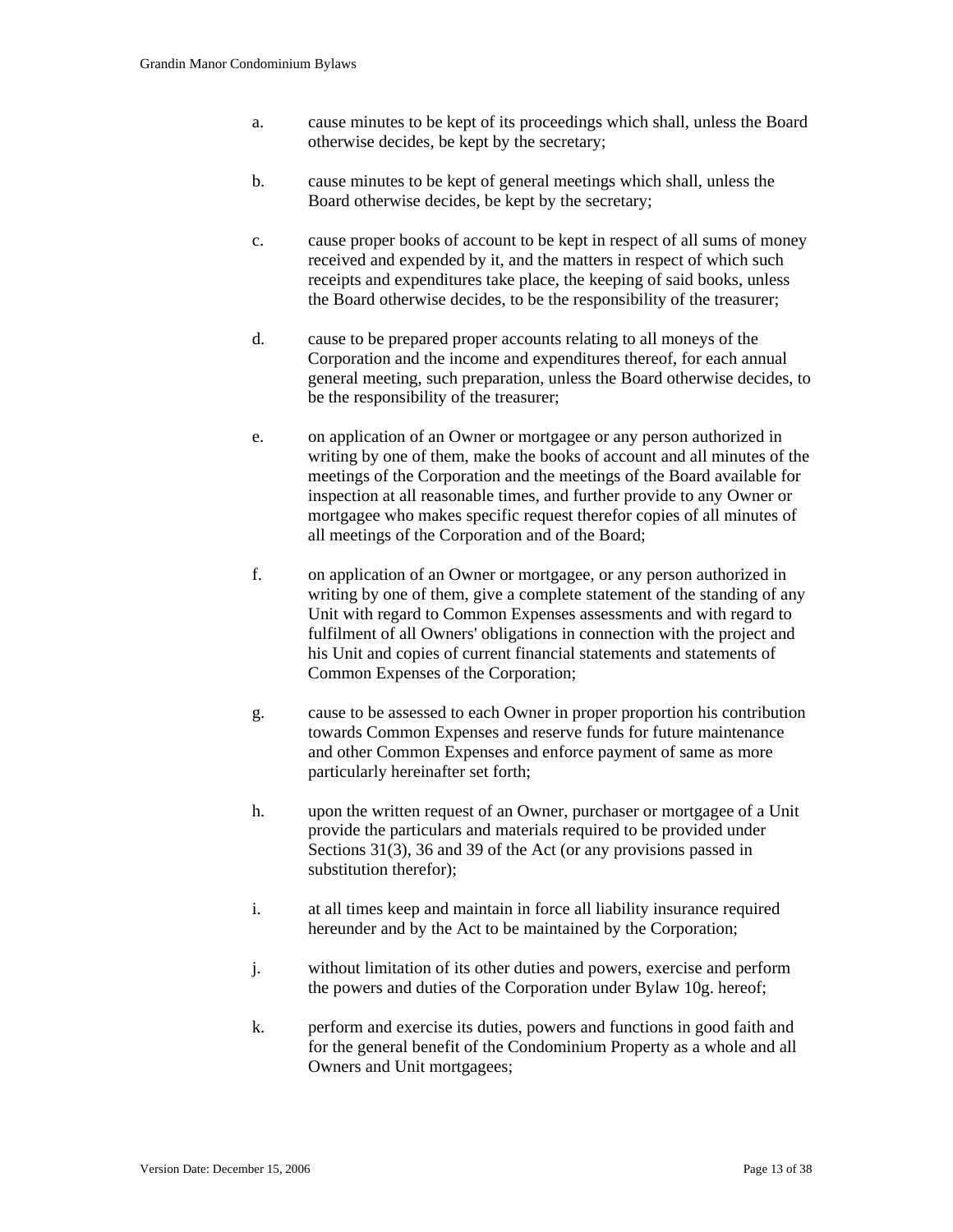- l. unless and except as otherwise resolved by special resolution of the Corporation, employ for and on behalf of the Corporation an independent professional management agency, agent or manager (herein referred to as the "Manager") to supervise, manage, carry out and perform any or all of the duties of the Corporation set out in Clauses (a), (b), (c), (d), (e), (h),  $(i)$ ,  $(i)$ ,  $(k)$ ,  $(l)$ ,  $(m)$ ,  $(o)$ , and  $(s)$  of paragraph 9 hereof and such other duties as the Board may determine from time to time, subject always to the control and direction of the Corporation and the Board, such Manager to be reasonably fit and suited to perform such duties. Without limiting the generality of paragraph 18 hereof , if any group of persons entitled to vote representing twenty-five (25%) percent of the total unit factors of the Units shall at any time be dissatisfied with the fitness or suitability of such Manager employed as aforesaid or the adequacy of the work or service performed by him, such group of persons may by requisition addressed to the Corporation require the calling of an extraordinary general meeting; and upon such a requisition being made as aforesaid the Board shall forthwith call an extraordinary general meeting of the Corporation to consider the complaint or complaints of such group of persons, and the continuance or termination of the employment of such Manager and/or terms thereof and/or the employment of a replacement shall be considered and determined by ordinary resolution at such meeting and the Board shall govern itself according to such resolution. The Manager employed by the Board as aforesaid need not devote his full time to the performance of duties of the Corporation so long as those duties are performed in good and sufficient fashion. Until such time as all units in the condominium are sold by the Developer or the 30th day of June, 2001, whichever last occurs, True North Properties Ltd., a company associated with the Developer, may act as Manager subject to all the provisions of this paragraph and these Bylaws, and carry out the duties and functions set out in paragraph 9 hereof. Such management shall be terminable by the Board on sixty (60) days' notice in any event. If the Board so determines, the said True North Properties Ltd. may, subject to all of the provisions of this paragraph and these Bylaws, be continued or re-employed as Manager from time to time after the sale of all units by the Developer;
- m. establish and maintain a fund called a "Capital Replacement Reserve Fund" to be used for the repair, replacement or improvement of:
	- (i) any real or personal property owned by the Corporation, and
	- (ii) the Common Property

where the repair, replacement or improvement does not occur annually; and utilize such fund for the said purposes; and

- n. establish and maintain Standing Committees for:
	- (i) Budget and Finance;
	- (ii) Building and Grounds;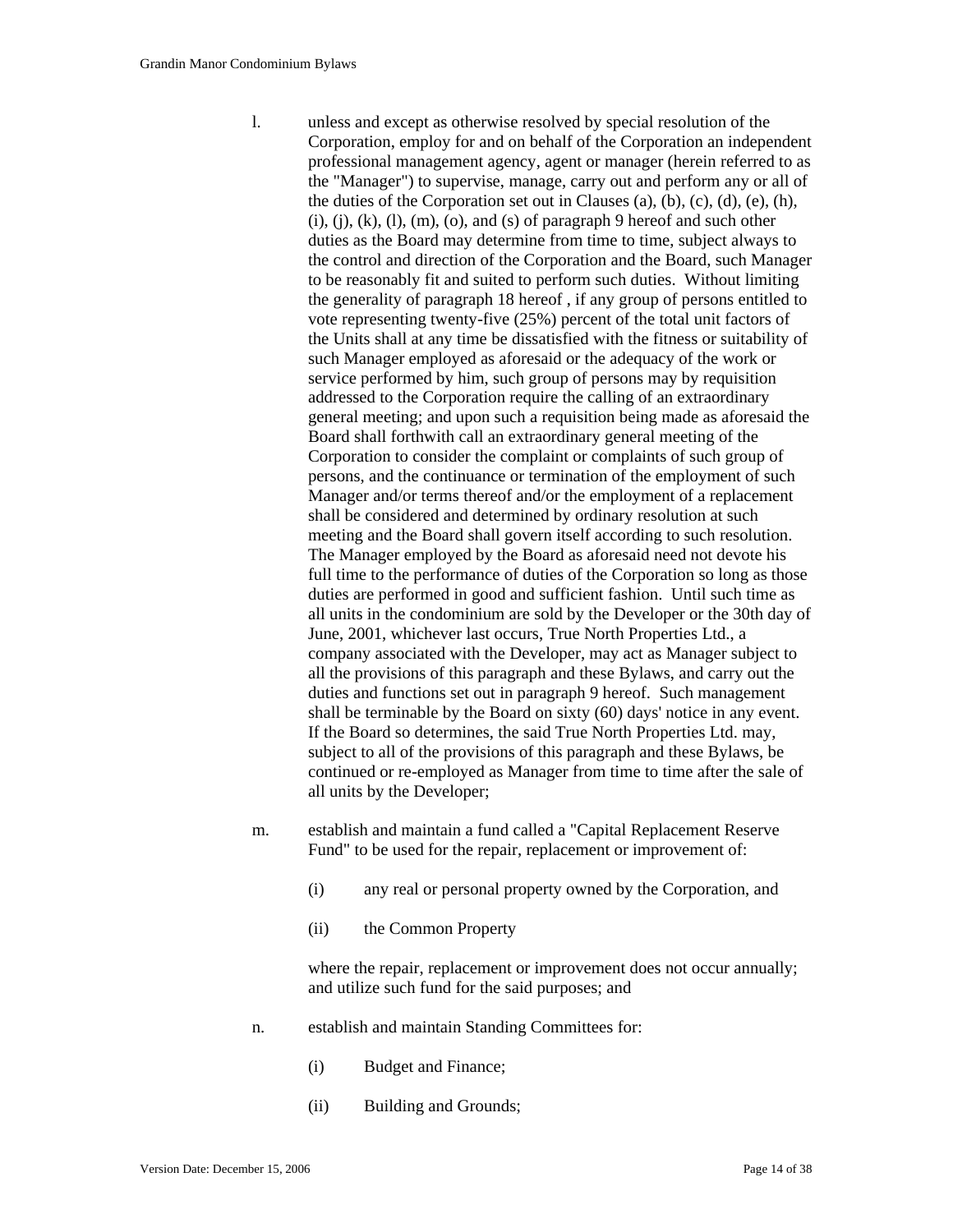- (iii) Maintenance; and
- (iv) Community, Safety and Security;

where the Board shall from time to time elect a committee chairperson for each of the Standing Committees from the current members of the Board and where the Board shall establish and maintain a charter of functions and responsibilities for each of the Standing Committees and chairperson.

## **16. Powers of the Board**

The Board may:

- a. meet together for the conduct of business, adjourn and otherwise regulate its meetings as it thinks fit, but it shall meet when any member gives to the other members not less than seven days' notice of a meeting proposed by him specifying the reason for calling the meeting;
- b. employ for and on behalf of the Corporation an independent reserve fund study professional from time to time to complete reserve fund studies and make recommendations in respect of establishment and maintenance of reserve funds;
- c. employ or authorize the Manager to employ for and on behalf of the Corporation such other agents and servants as it thinks fit in connection with the control, management and administration of the Common Property, and the exercise and performance of the powers and duties of the Corporation;
- d. subject to any restriction imposed or direction given at a general meeting, delegate to one or more of its members such of its powers and duties as it thinks fit, and at any time revoke such delegation;
- e. set and charge for and on behalf of the Corporation reasonable fees to compensate the Corporation for the expenses it incurs in producing and providing any documents or copies thereof required under the Act or hereunder;
- f. change the name of the Corporation as and to the extent permitted by the Act; and
- g. in the event that an Owner, tenant, guest of an Owner or tenant, or other occupant of a Unit breaches a Bylaw of the Corporation, an Owner, tenant, guest of an Owner or tenant, or other occupant of that Unit may be liable for a sanction. The sanction shall be levied by the Board at the Board's sole discretion. Sanctions levied by the Board may include monetary fines and restricting an Owner, tenant, guest of an Owner or tenant, or other occupant of a Unit from using Common Property or any part thereof. A monetary fine levied by the Board under this section shall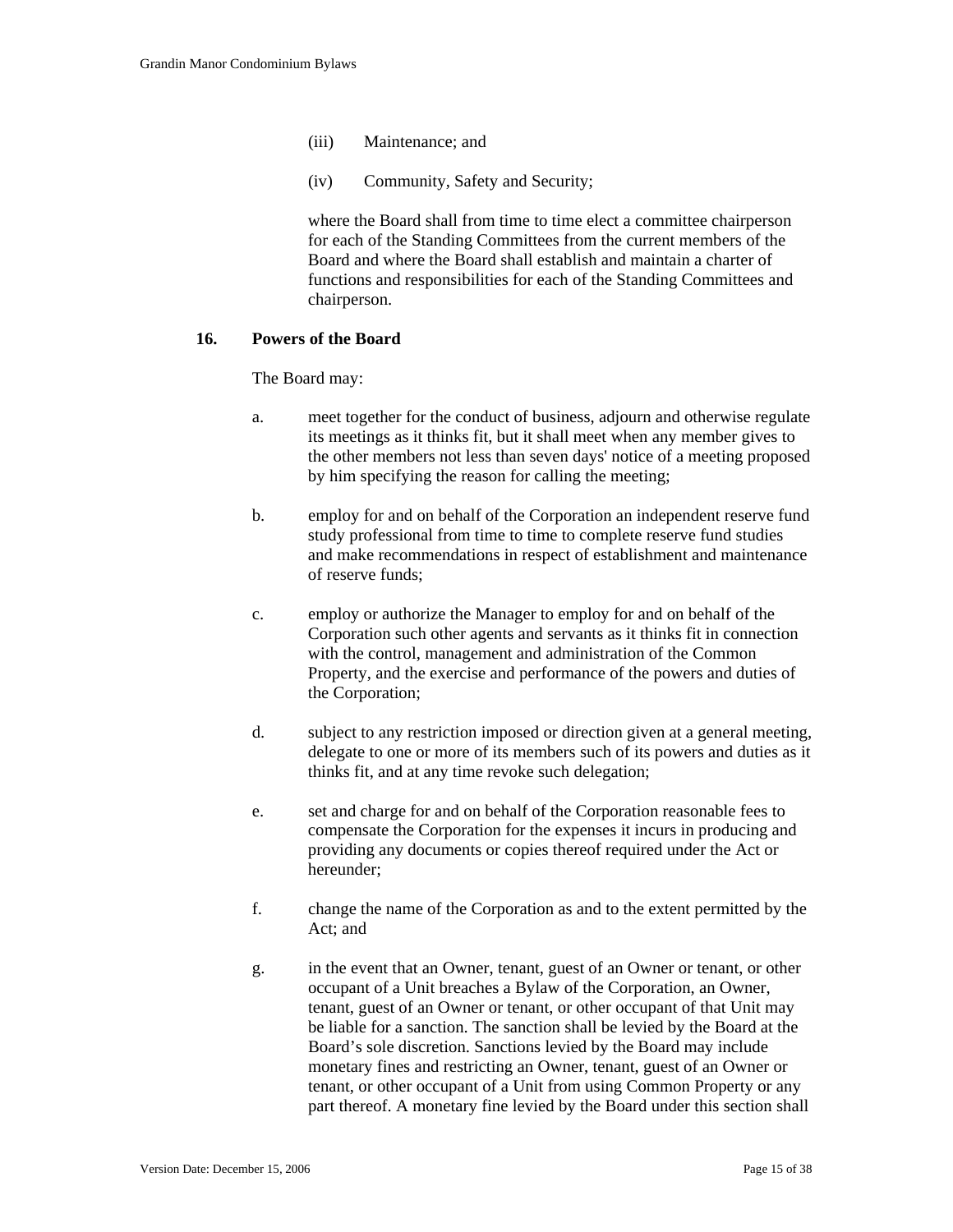not exceed the monetary sanction limit under which the Corporation may take proceedings in the Court of Queen's Bench for recovery under s.29  $(1)(b)$  of the Act.

Without limitation by any other provisions of these Bylaws, the Corporation may impose monetary sanctions for violation of Bylaws not exceeding the following amounts:

- $(i)$  first violation, \$500.00;
- (ii) second violation, \$1,000.00;
- $(iii)$  third violation, \$2,000.00;
- (iv) and for each subsequent violation the amount will increase by \$1,000.00.

For greater certainty, any contravention of the provisions of the Bylaws by any servant, agent, licensee, invitee, guest, family member, Unit resident, or tenant of an Owner shall be deemed to be a contravention of the Bylaws of the Corporation by such Owner subjecting the Owner to the same sanctions as would be imposed against that Owner if that Owner had, himself or herself, committed such contravention.

## **PART IV: MEETINGS**

## **17. Procedure at Meetings**

- a. All meetings of the Board and general meetings shall be conducted according to the rules of procedure set out in Robert's Rules of Order.
- b. All general meetings other than annual general meetings shall be called extraordinary general meetings.

## **18. Convening of Meetings**

The Board may whenever it thinks fit, and shall upon a requisition in writing made by persons entitled to vote representing twenty-five (25%) percent of the total unit factors for Units, convene an extraordinary general meeting. The Board will convene annual general meetings as and whenever required by the provisions of these Bylaws.

## **19. Notice of Meetings**

Subject to the provisions of Bylaw 37 hereof, seven (7) days' notice of every general meeting specifying the place, the date and the hour of meeting and, in case of special business, the general nature of that business, shall be given to all Owners and registered first mortgagees who have notified their interests to the Corporation but accidental omission to give that notice to any Owner or to any registered first mortgagee or non-receipt of that notice by any Owner or any first mortgagee does not invalidate any proceedings at any such meeting. Notice of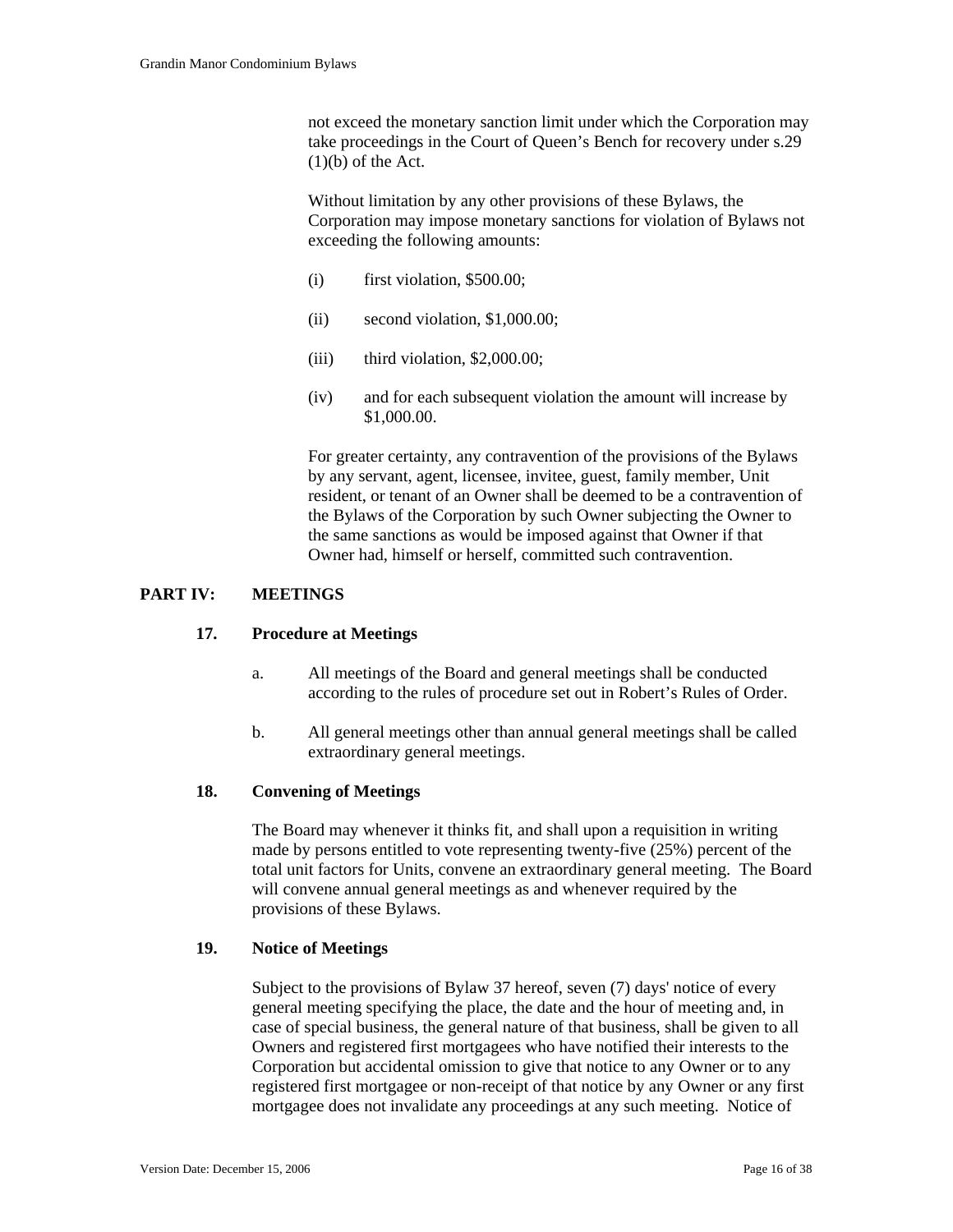any meeting may be waived by persons entitled to vote before or after the meeting and a waiver shall cure any defect in the giving of or any failure to give notice.

### **20. Business**

All business shall be deemed special that is transacted at an annual general meeting with the exception of the consideration of accounts and election of members to the Board, and all business whatsoever that is transacted at an extraordinary general meeting shall be deemed special.

### **21. Chairman of Meetings**

The President and in his absence the Vice-President (if any) of the Corporation shall act as chairman of the meeting. In the absence of (or inability or unwillingness to act of) both the President and Vice-President then at the commencement of the meeting a chairman of the meeting shall be elected.

### **22. Quorum Required**

Except as otherwise provided in these Bylaws, no business shall be transacted at any meeting unless a quorum of persons entitled to vote is present at the time when the meeting proceeds to business. Persons entitled to vote present in person or by proxy representing no less than one-third (1/3) of the Units constitute a quorum at any general meeting.

### **23. Adjournment for Lack of Quorum**

If within one-half hour from the time appointed for a general meeting a quorum is not present the meeting shall stand adjourned to the corresponding day in the next week at the same place and time and if at the adjourned meeting a quorum is not present within one-half hour from the time appointed for the meeting the persons entitled to vote who are present constitute a quorum.

### **24. Order of Business**

- (a) At the commencement of a general meeting a chairman of the meeting shall be elected if the President and Vice-President are not present or are unable or unwilling to act as chairman.
- (b) The order of business at general meetings and, as far as practical at all extraordinary meetings shall be:
	- (i) Election of chairman of meeting (if required);
	- (ii) Calling of the roll and certifying of proxies;
	- (iii) Proof of notice of meeting or waiver of notice;
	- (iv) Reading and approval of any unapproved Minutes;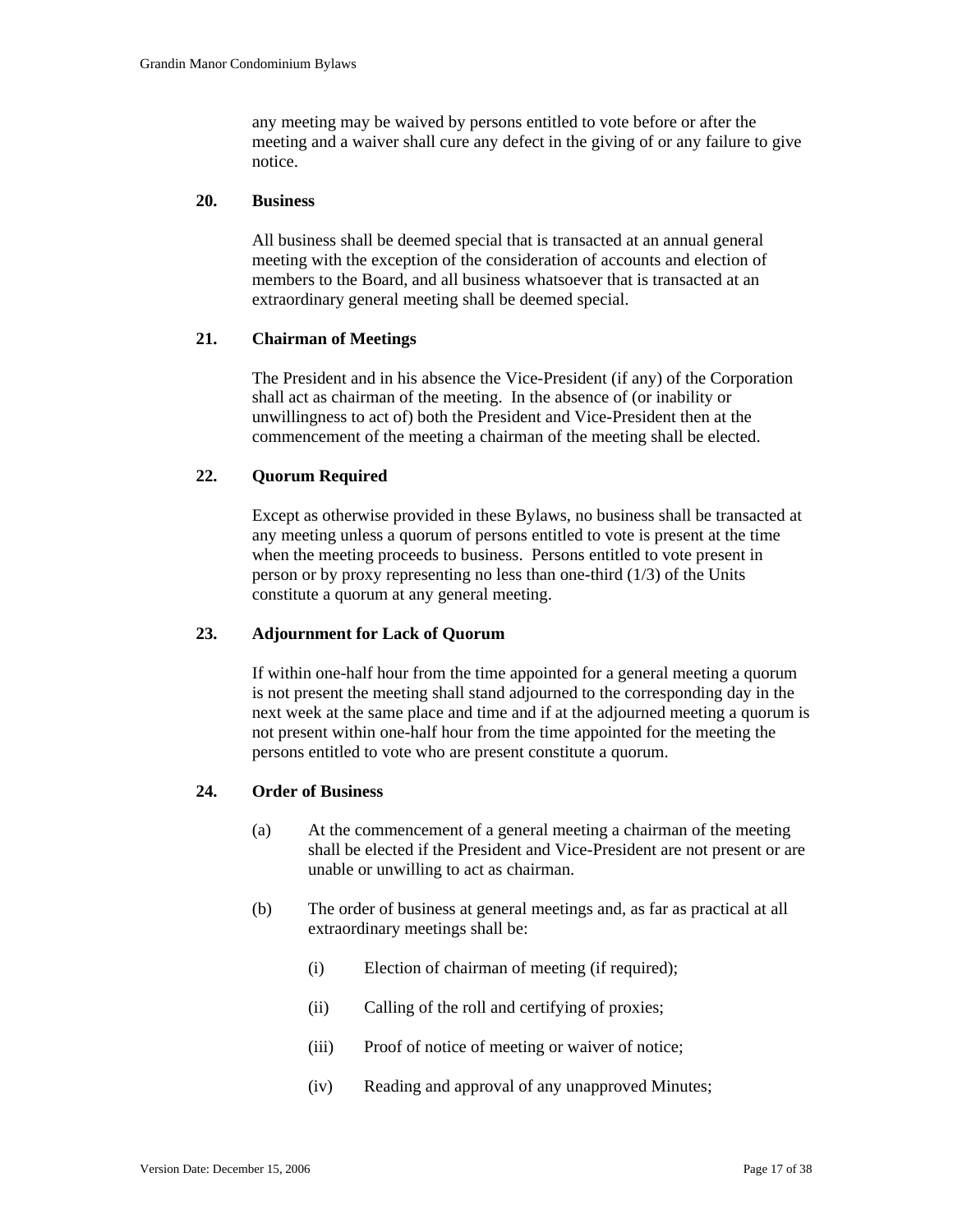- (v) Reports of officers;
- (vi) Reports of committees;
- (vii) Unfinished business;
- (viii) New business;
- (ix) Election of Board members, if necessary;
- (x) Adjournment.

## **25. Resolutions**

At any meeting a resolution moved or proposed at the meeting shall be decided on a show of hands unless a poll is demanded by a person entitled to vote present in person or by proxy, and unless a poll is so demanded a declaration by the chairman that a resolution has on a show of hands been carried is conclusive proof of the fact without proof of the number or proportion of votes recorded in favour of or against such resolution, but a demand for a poll may be withdrawn.

## **26. Method of Taking a Poll**

A poll, if demanded, shall be taken in such manner as the chairman thinks fit and the result of the poll shall be deemed to be the resolution of the meeting at which the poll was demanded.

## **27. Equality of Votes**

In the case of equality in the votes whether on the show of hands or on a poll the chairman of the meeting is entitled to a casting vote in addition to his original vote.

### **28. Voting**

On a show of hands each person entitled to vote shall have one vote; on a poll the votes of persons entitled to vote shall correspond with the unit factors for the respective Units owned by or mortgaged to them. Except for those matters requiring a Special Resolution or Unanimous Resolution all matters shall be determined by a simple majority vote.

#### **29. Manner of Voting**

On a show of hands or on a poll, votes may be given either personally or by proxy, and on a show of hands, the person entitled to vote and voting may indicate that he is showing hands with respect to a number of votes, provided that his proxy is in order, and the votes shall be so counted. The provision to allow votes by proxy relates to General Meetings of the Owners only and is prohibited with respect to meetings of the Board of Directors.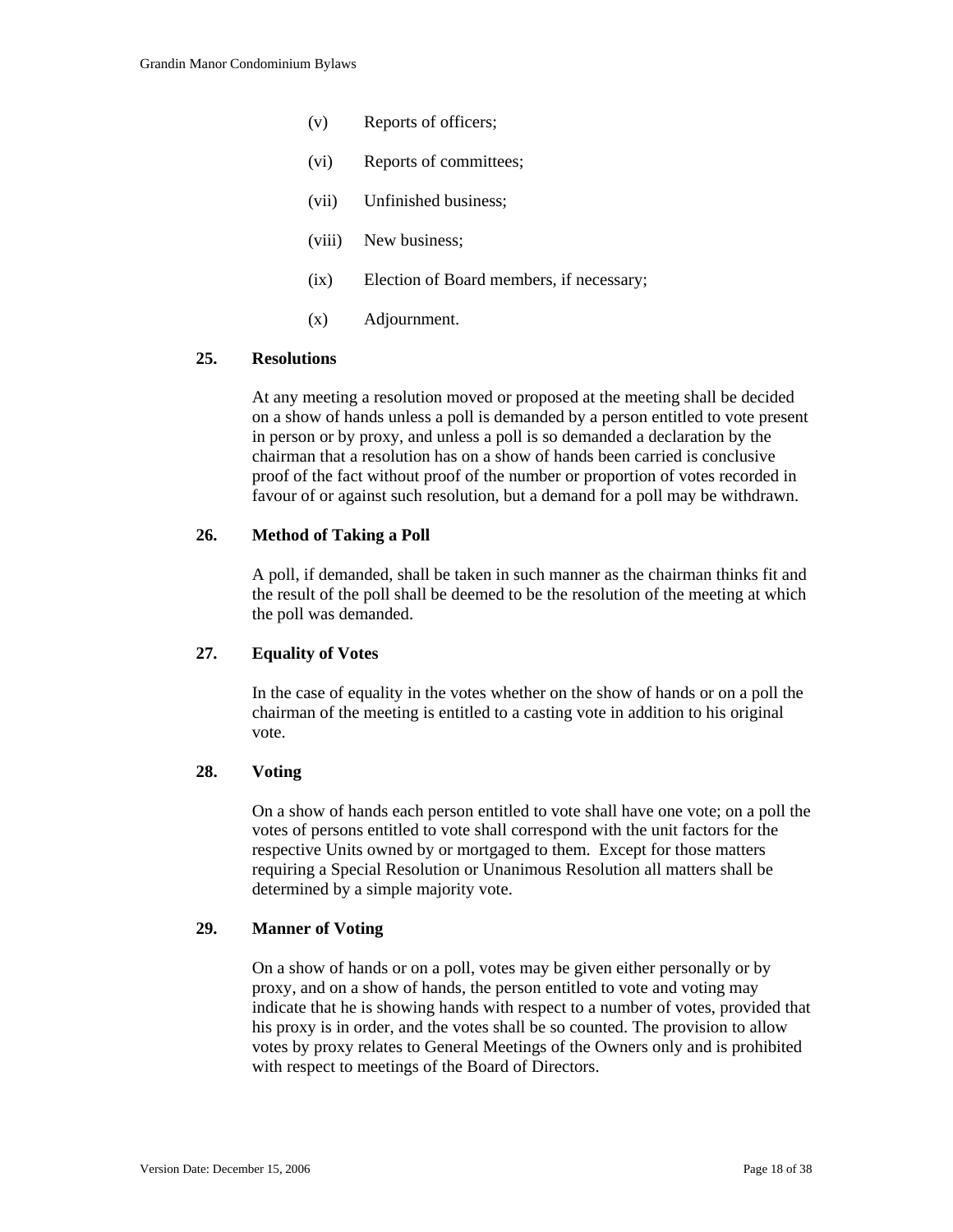### **30. Proxies**

An instrument appointing a proxy shall be in writing under the hand of the appointer or his attorney, and may be either general or for a particular meeting, but a proxy need not be an Owner or mortgagee.

# **31. Entitlement to Vote**

There are no restrictions or limitations on the right to vote other than the following:

- a. such restrictions (if any) as are set out in the Act;
- b. where an Owner's interest in a Unit is subject to a registered mortgage notice of which mortgage has been given to the Corporation, a power of voting conferred upon such Owner by the Act or by these Bylaws,
	- (i) if a Unanimous Resolution is required, may not be exercised by the Owner, but is exercisable by the registered mortgagee first entitled in priority, and
	- (ii) in other cases, is exercisable by the mortgagee first entitled in priority, and may not be exercised by the Owner, if the mortgagee is present personally or by Proxy,

 and this provision shall apply whether or not Section 21 of the Act continues in force in its form at the time of the registration of the Condominium Plan, unless the Act is amended to require otherwise.

## **32. Vote by Co-Owners**

Co-owners may vote by proxy jointly appointed by them, and in the absence of such a proxy are entitled to vote on a show of hands, except when a Unanimous Resolution of Owners is required by the Act; but any one co-owner may demand a poll, and on any poll each co-owner is entitled to such part of the vote applicable to a Unit as is proportionate to his interest in the Unit, and the joint proxy, if any, on a poll has a vote proportionate to the interest in the Unit of such of the joint owners as do not vote personally or by individual proxy.

## **33. Successive Interests**

Where Owners are entitled to successive interests in a Unit, the Owner entitled to the first interest (or if his interest is mortgaged by registered first mortgage notified to the Corporation the mortgagee under such mortgage) is alone entitled to vote, whether on a show of hands or a poll, and this Bylaw is applicable whether by the Act a Unanimous Resolution of Owners is required or not.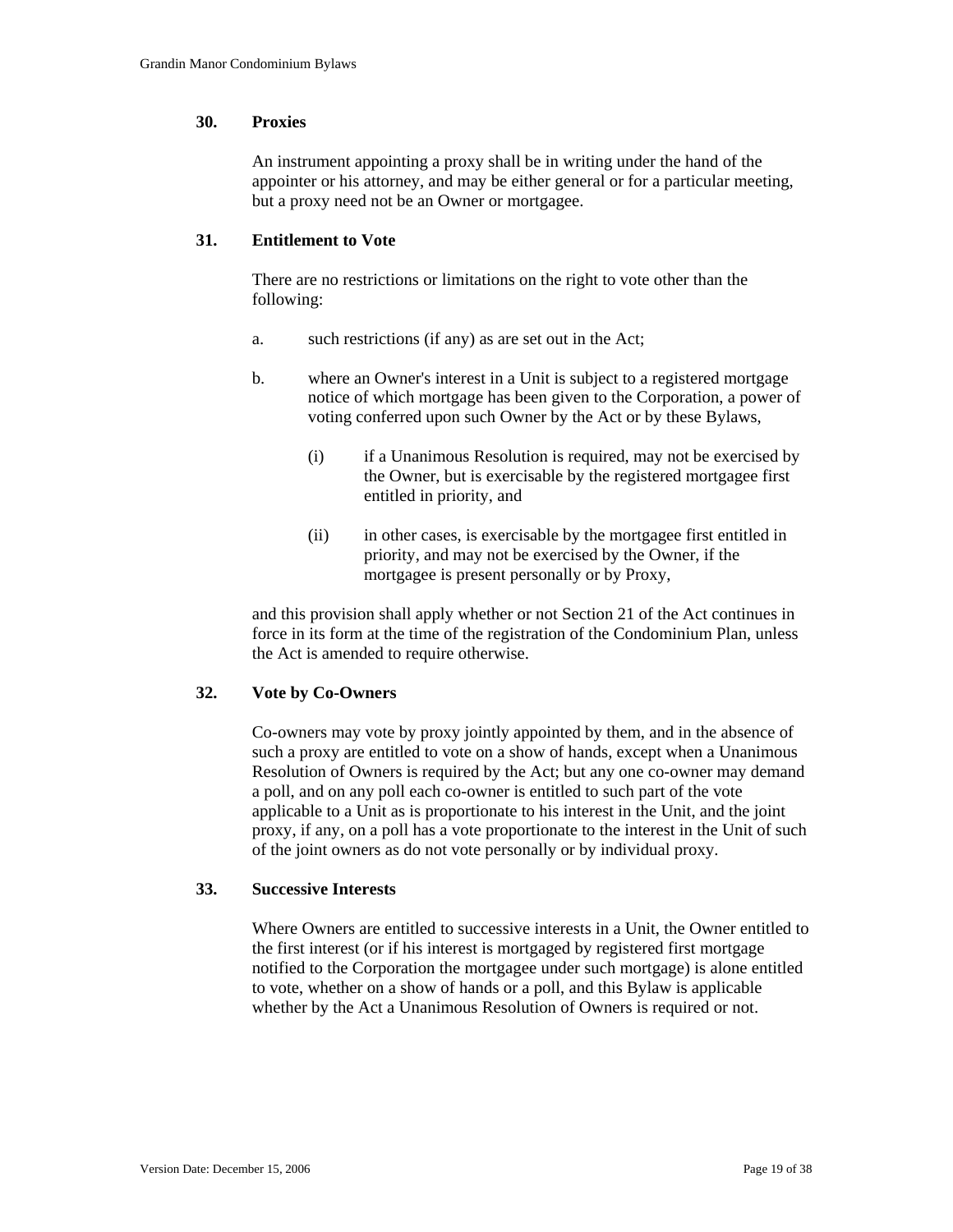### **34. Trustee Vote**

Where an Owner is a trustee he shall exercise the voting rights in respect of the Unit to the exclusion of persons beneficially interested in the trust, and the latter may not vote.

## **35. Signed Resolutions**

- a. a resolution of the Board in writing signed by all of its members shall be as effective as a resolution passed at a Meeting of the Board duly convened and held;
- b. subject to the provisions of the Act, any resolution of the Corporation determined upon or made without a general meeting and evidenced by writing, signed in person or by proxy as contemplated in Bylaw 1v. shall be as valid and effectual as a resolution duly passed at a meeting of the Corporation and shall take effect as and be a Special Resolution; and any resolution of the Corporation determined upon or made without a general meeting and evidenced by writing, signed in person or by proxy as contemplated in Bylaw 1x. shall be as valid and effectual as a resolution duly passed at a meeting of the Corporation and shall take effect as and be a Unanimous Resolution.

### **36. Observance of Bylaws and Severability**

The Corporation, the Board and all Owners, tenants and other occupants of Units shall observe and obey all such Bylaws as are applicable to each of them and as amended from time to time whether or not such Bylaws or any parts thereof are registered at the Land Titles Office.

If any provision or provisions of these Bylaws are or become illegal or not enforceable, it or they shall be deemed to be and shall be separate and severable from these Bylaws and the remaining provisions of these Bylaws shall remain in full force and affect as if the severable provision or provisions had not been included in these Bylaws.

## **37. Amendment of Bylaws**

The Bylaws or any of them may be added to, amended or repealed by Special Resolution of the Corporation and not otherwise. Except where Bylaws are amended by a signed resolution under Bylaw 35b. hereof, thirty (30) days' prior notice of any proposed changes to the Bylaws must be given to all Owners and to all mortgagees who have notified their interest to the Corporation, such notice to specify the changes that are proposed or to be considered.

## **PART V: ADMINISTRATIVE PROVISIONS**

#### **38. Financial Statement**

If required by any general meeting, the annual financial statements produced by the Board shall be audited and certified by auditors appointed by the Board.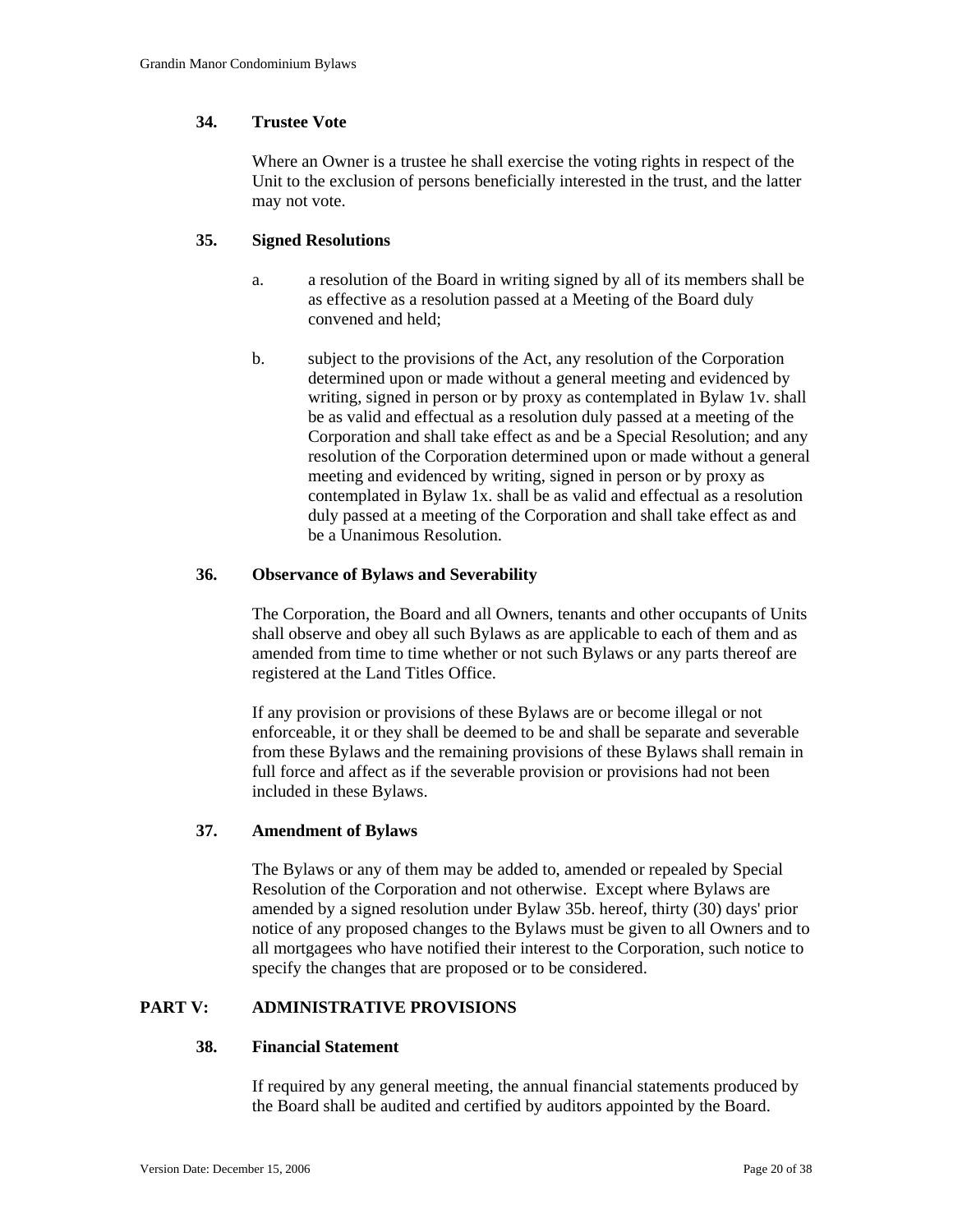### **39. Expenditures by Manager**

Any Manager appointed by the Board may, from time to time, make expenditures not to exceed Five Hundred (\$500.00) Dollars without specific approval of the Board, but any expenditure in excess of Five Hundred (\$500.00) Dollars must be approved by the Board.

### **40. Bonding of Manager**

Any Manager other than the Developer shall be bonded for at least one year's projected expenditures, unless otherwise decided at a general meeting, provided that bonding protection for a Manager of a condominium project is obtainable in the Province of Alberta at reasonable cost.

#### **41. Estoppel Certificates**

Any certificate as to the Owner's position with regard to Common Expense assessments or otherwise, issued by the Corporation, signed by at least two Board members or by the Manager, shall be deemed an estoppel certificate, and the Corporation and all of the Owners shall be estopped from denying the accuracy of such certificate against any mortgagee, purchaser or other person dealing with the Unit Owner; but this shall not prevent the enforcement against the Unit Owners of all obligations of the Unit Owners whether improperly stated in such estoppel certificate or not.

#### **42. Mortgagees Represented on Board**

No more than two registered mortgagees or representatives of them may be members of the Board at any one time.

#### **43. Notice of Default to Mortgagee**

Any notice of default sent to an Owner shall also be sent to all those mortgagees holding registered mortgages of such Owner's Unit who have notified the Corporation of their mortgages.

### **44. Cash Reserves**

The Board shall provide for the maintenance of reasonable reserve funds for replacement of improvements and equipment and a reasonable cash reserve as an operational reserve.

#### **45. Notice**

Every notice, demand or request permitted or required to be given or served hereunder shall be deemed to be properly and effectively given or served:

- a. upon the Corporation if given as set out in the Act;
- b. upon an Owner by delivery by hand to the Owner (and if there is more than one Owner then to any one of such Owners) or by delivery to the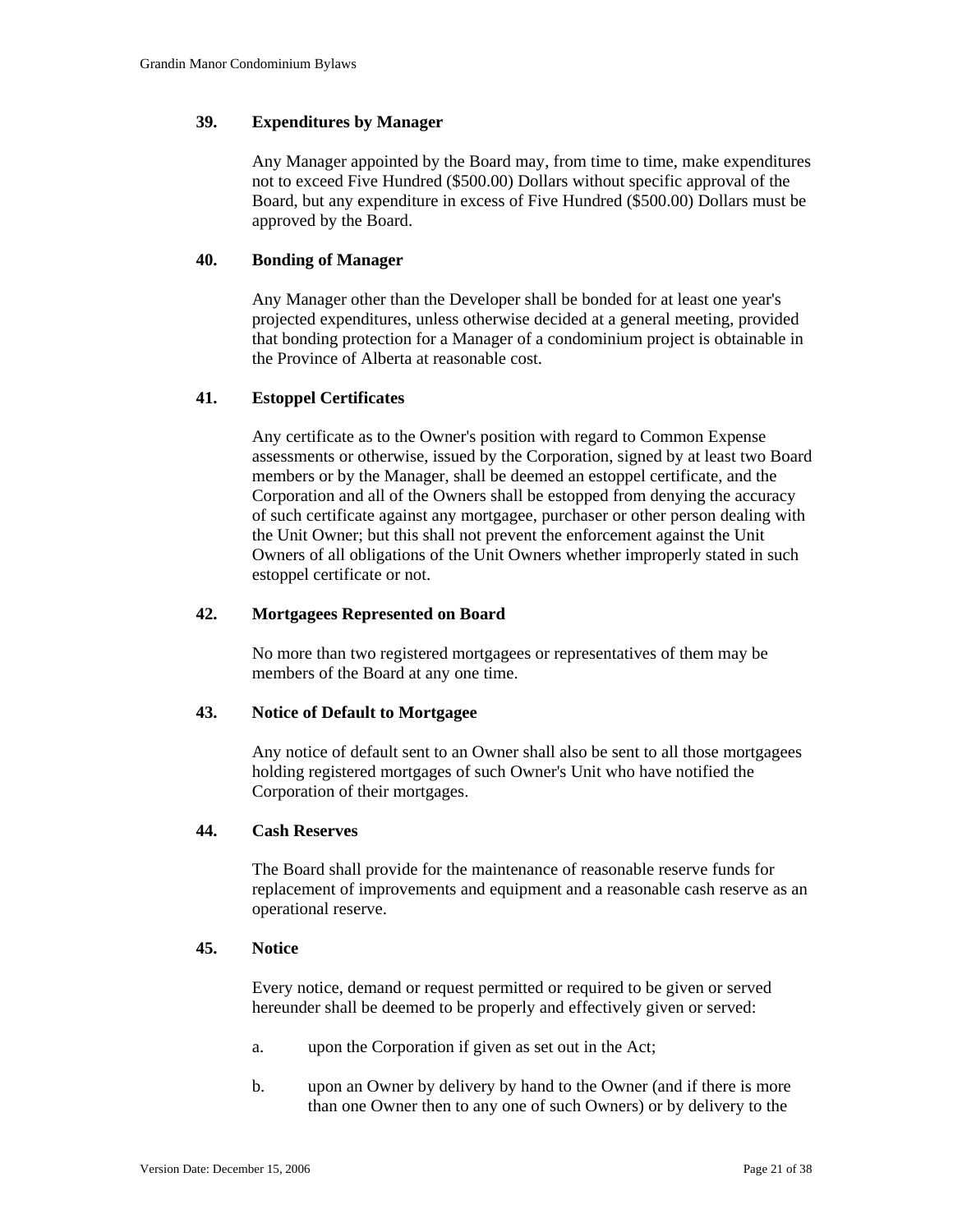Owner's Apartment Unit if the Owner is then residing in such Unit or by mail by depositing the notice in a post box, enclosed in a postage-prepaid envelope addressed to the Owner at the municipal address of his Apartment Unit; and

 c. upon a mortgagee of a Unit by delivery by hand to the mortgagee (or if a Corporation to a person in authority with such mortgagee) or by mail by depositing the notice in a post box, enclosed in a postage-prepaid envelope addressed to the mortgagee at the municipal address of such mortgagee notified to the Corporation; provided, however, that any notice providing for or contemplating any meeting or any acts or steps that would if approved or taken involve or include amendment of these Bylaws or the winding up of the Corporation shall be given by prepaid registered mail addressed to the Mortgagee as aforesaid.

The Corporation may change its address for service by resolution of the Board and the filing of a notice of change in the form prescribed by or under the Act at the Land Titles Office. A mortgagee of a Unit may change its address for service by giving notice in writing of the change to the Corporation in manner aforesaid. Any notices, demands or requests served by mail as aforesaid shall be deemed to have been received forty-eight (48) hours after the time of mailing; provided, however, that if there shall be an interruption of mail service, the notice shall not during such interruption be given by mail but shall be given by personal delivery or personal service.

## **46. Insurance**

The Board on behalf of the Corporation shall obtain and maintain at all times insurance on all the Units (including the bathroom and kitchen fixtures initially installed in Apartment Units but excluding furnishings and other property brought into or installed in Units by Unit Owners), and all the insurable Common Property and all insurable property both real and personal of any nature whatsoever of the Corporation, to the full replacement value thereof without deduction for depreciation, and without restricting the generality of the foregoing such insurance shall provide and include the following:

- a. coverage for fire, extended perils and such other perils as from time to time the Board shall deem advisable;
- b. coverage to the full replacement value of all buildings and other fixed improvements comprising the condominium and all chattels and other property belonging to the Corporation or forming part of the Common Property;
- c. adequate coverage for boiler insurance if any boilers or pressure vessels exist;
- d. coverage for such other risks or causes or for betterments to Units as the Board may determine or as may be determined by special resolution of the Corporation; and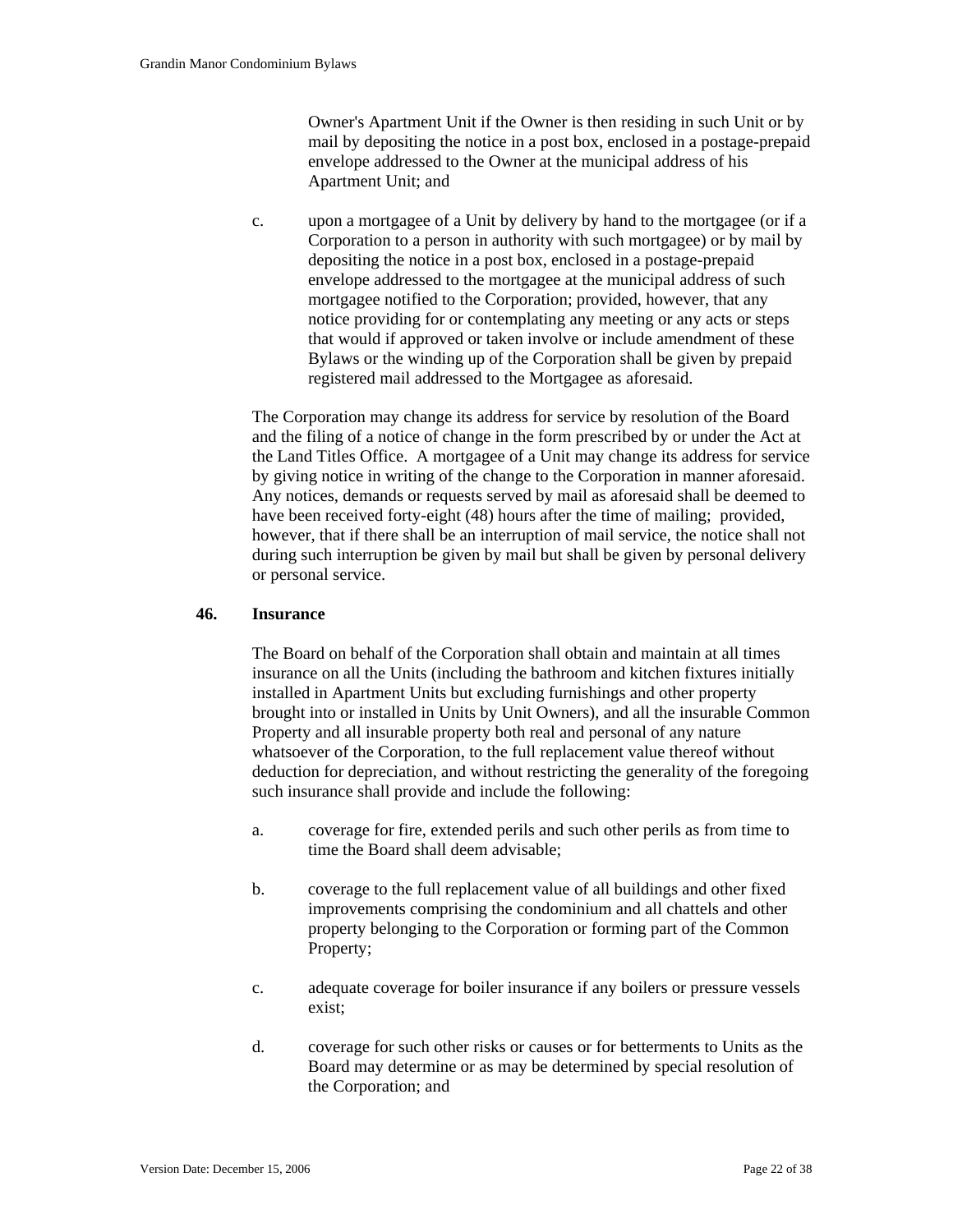- e. that no breach of any statutory condition or other condition of any policy by any Owner or the Corporation shall invalidate the insurance or forfeit the insurance and in the event of such breach by any Owner or the Corporation the insurance may only be subject to forfeiture or defence of breach of condition insofar as the separate interest of the person or party in breach are concerned;
- f. that no breach of any statutory or other condition of any policy by the Corporation or an Owner shall invalidate the policy as against any mortgagee in any way or to any extent;
- g. standard mortgagee endorsements in favour of all mortgagees who have notified their interests to the Corporation.

The Board on behalf of the Corporation shall cause a separate loss payable endorsement to be issued in respect of any policies issued pursuant to the paragraph immediately preceding this paragraph in favour of the Insurance Trustee. Subject to the provisions of the Act, which shall govern in all circumstances, insurance proceeds realized under any policy of insurance obtained and maintained by the Corporation and insuring against fire and any other supplemental perils or against boiler damage shall be paid as follows:

- a. if the proceeds are less than Twenty-Five Thousand (\$25,000.00) Dollars, to the Corporation which shall apply such proceeds to the repair and restoration of the damage or loss, and
- b. if the proceeds are equal to, or in excess of, Twenty-Five Thousand (\$25,000.00) Dollars, to the Insurance Trustee who shall apply such proceeds to the repair and restoration of the damage or loss (save as hereinafter provided).

In the event that it is resolved by Unanimous Resolution of the Corporation or is ordered by a Court under the Act that the Corporation shall not repair or restore the damage or that the Corporation shall be then terminated as to some or all units then the Insurance Trustee shall firstly apportion the proceeds between all those owners whose Units or Common Property interests (or both) are affected by the loss or damage and the Corporation (as their interests may appear) and secondly shall pay such proceeds as follows:

- a. firstly, to the Mortgagees of all Units that are affected by the damage as their interests may appear and to the extent loss is apportioned to the respective Units (the Mortgagee's priorities to accord with their priorities as encumbrances against the respective Units);
- b. secondly, to the Owners of all the Units that are affected by the damage to the extent of the loss apportioned to each and to the Corporation to the extent of the loss apportioned to it, as their interests may appear.

In making any apportionment hereunder the Insurance Trustee shall have regard to the interests of all Owners, mortgagees, and the Corporation and shall make a just and equitable apportionment. Any apportionment proposed by the Insurance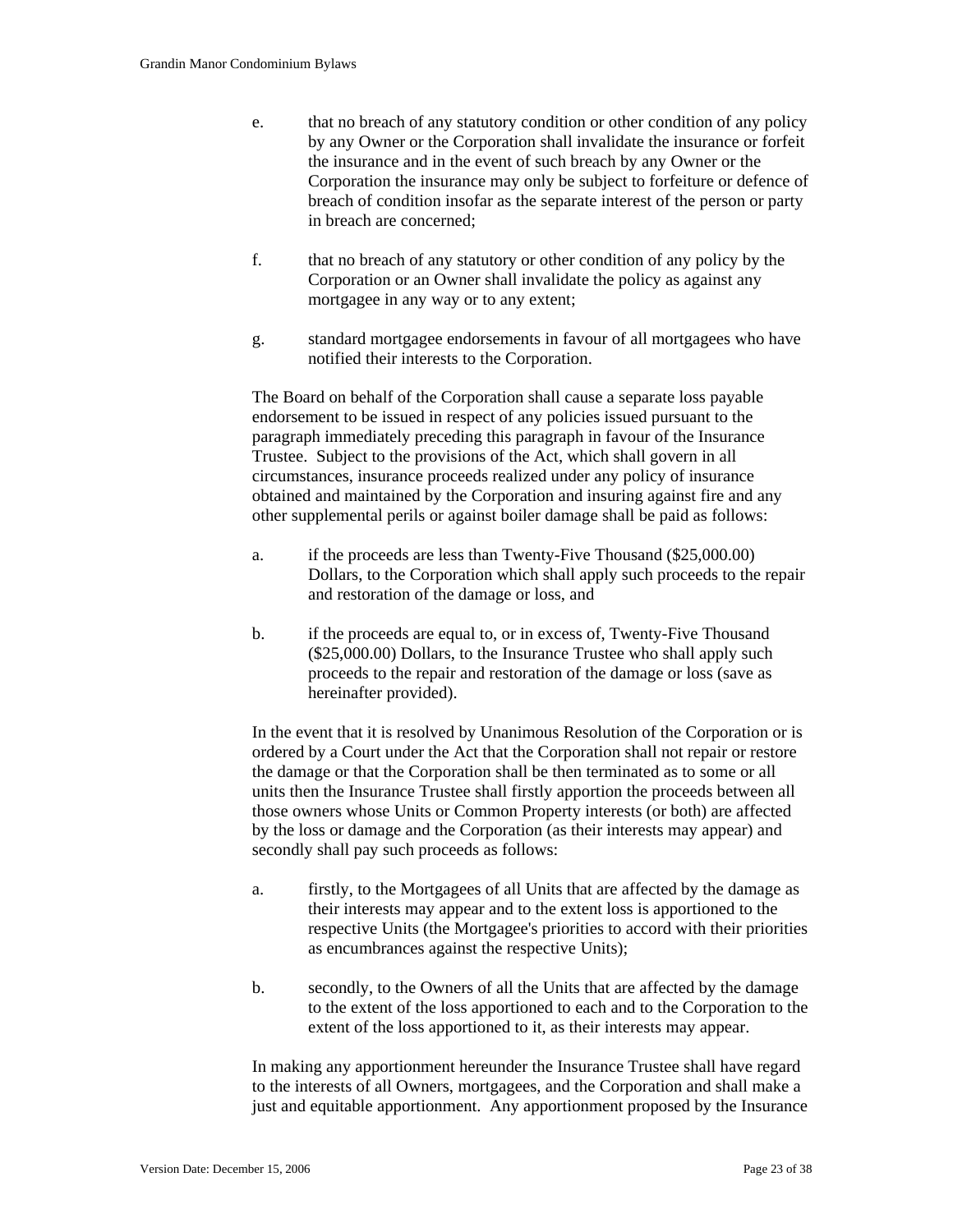Trustee shall be first notified to all the Owners, all the mortgagees whose mortgages are registered at the Land Titles Office or have been notified to the Corporation, and the Corporation; and no distribution of proceeds shall be made until after the expiry of 15 days after the last of such parties has been notified. If any of such parties shall dispute the apportionment made by the Insurance Trustee then such party must notify the Insurance Trustee in writing within 30 days of his receipt of notice as aforesaid. If no party disputes the proposed distribution the Insurance Trustee may proceed with the distribution as proposed. If any party shall dispute the proposed distribution the Insurance Trustee shall refer the matter to the Court authorized to deal with schemes and terminations under Sections 29 to 31 of the Act and the distribution shall be settled and determined by such Court on such terms and conditions as it may deem just and equitable.

Nothing in this bylaw 46 shall restrict the right of Unit Owners to obtain and maintain insurance of any kind in respect of the ownership or use or occupation of their Unit or their personal liability as permitted by the Act or as otherwise permitted by law.

Notwithstanding the foregoing, an Owner may, and upon the written request of his mortgagee an Owner shall, carry insurance on his own Unit as permitted by the Act provided that the liability of the insurers issuing insurance obtained by the Board shall not be affected or diminished by reason of insurance carried by a Unit Owner.

In no event shall the insurance coverage obtained and maintained by the Board be brought into contribution with insurance purchased by Owners or their mortgagees.

Policies of physical damage insurance may only contain co-insurance on a stated-amount basis (and not on any other basis) and only if and as long as the following requirements to appraise are met. All policies of physical damage insurance shall contain waivers by the insurers of invalidity arising from any acts of the insured and of any rights of subrogation against the Corporation and the Owners or any of them and shall provide that such policies may not be cancelled or substantially modified without at least sixty (60) days' prior written notice to the Corporation of their interests. Such policies shall also provide that the Insurance Trustee shall have the right at its sole option to obtain (to the extent permitted by law) a cash settlement (without deduction for depreciation) in the event of substantial damage to the Building and the determination by unanimous resolution of the Corporation or by order of the Court of Law having jurisdiction in that behalf to terminate the condominium status of the Building and the insurer's option to reconstruct the damaged premises shall be deleted or waived. The Insurance Trustee shall act as and be an agent on behalf of the Corporation and Owners for the purpose of and with authority to adjust and settle losses in respect of all policies of insurance affected by the Board. Prior to obtaining any policy of fire insurance or any renewal thereof the Board shall obtain an appraisal from a qualified and reputable appraiser of real property of the full replacement value of the Building and other improvements comprising the condominium including all of the Units, all common property, and all property of the Corporation, and the Board shall review the insurance coverage and maintain it at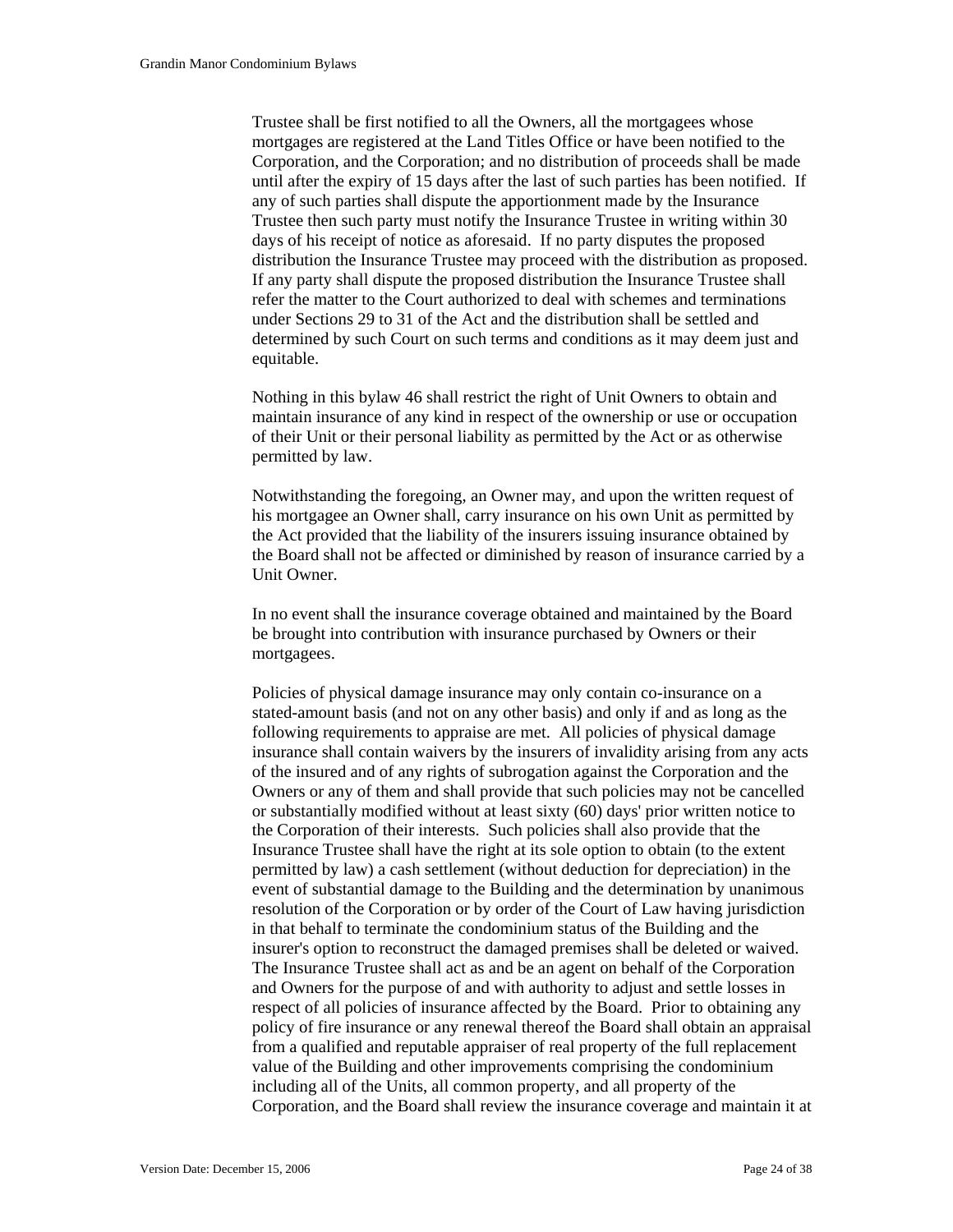the levels required by these Bylaws and suggested by the said appraisals, provided that failure to obtain a prior or any appraisal shall not invalidate or affect any insurance coverage placed by the Corporation.

The Board shall also obtain and maintain public liability insurance insuring the Corporation, the Board and the Owners against any liability to third parties or to the Owners and their invitees, licensees or tenants, incident to the ownership or use of the condominium Units therein, and all Common Property and all property owned by the Corporation. Limits of liability under such insurance shall not be less than Two Million (\$2,000,000.00) Dollars for property damage per occurrence. The limits and coverage shall be reviewed at least annually by the Board and increased in its discretion. The policy or policies shall provide cross-liability endorsements whereby the rights of a named insured under the policy or policies shall not be prejudiced as respects its, his, her, or their action against another named insured.

All policies of insurance shall name as insured both the Corporation and the Owners from time to time of all Units within the Parcel, and the Board shall also (as aforesaid) be covered under the liability policy.

The Corporation shall, immediately upon the occurrence of any substantial damage to any of the improvements forming part of the condominium property, notify the mortgagees of all Units affected who have notified their interests to the Corporation of such damage, such notice to be given by registered mail.

Without limiting any provision in these Bylaws extending greater liability to an Owner for damage caused by an Owner's breach of Bylaws or other fault, in the event a claim is made under any policy of insurance maintained by the Corporation and the cause of the loss or damage for which the claim is made is a negligent or other wrongful act or omission of or a breach of Bylaws by an Owner or his tenants, family, guests, invitees or licensees, then the Owner shall pay to the Corporation the amount of any insurance deductible applicable to such loss or damage. Such deductible amount shall be recoverable by the Corporation as if it were a Common Expense levy upon the Owner's Unit or Units and will be a charge upon such Unit or Units.

### **PART VI: OCCUPATION AND USE OF UNITS**

#### **47. Owner's Usage**

An Owner shall not:

- a. (i) use his Unit for any purpose that may be illegal or injurious to the regulation of the Units comprising the condominium or the Parcel;
	- (ii) make undue noise in or about any Unit or Common Property; or
	- (iii) keep any pets or animals of any kind in any Unit or on the Common Property; provided that if an Owner owns a small dog or dogs (which is to say less than 14 inches high at the shoulder),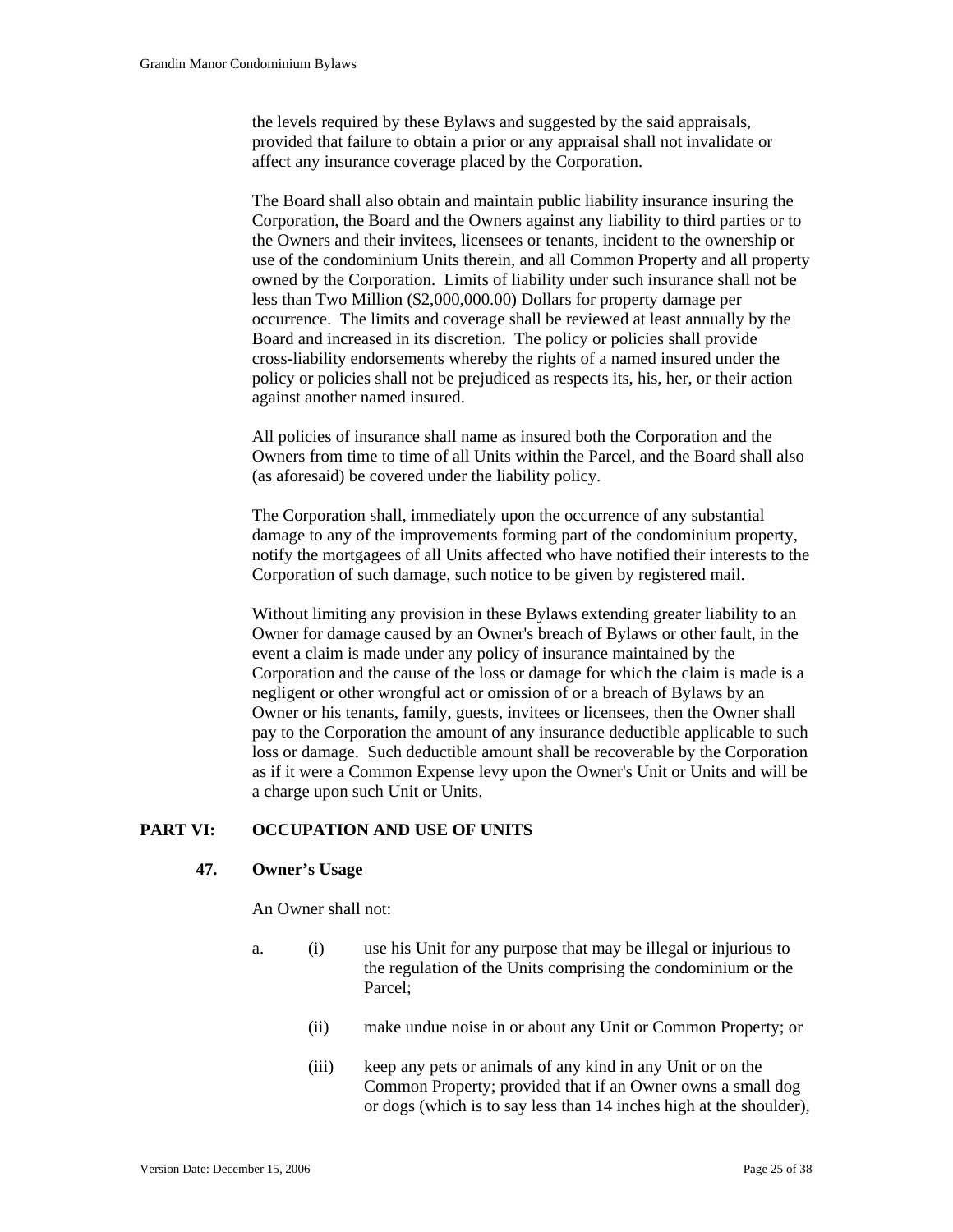a cat or cats, or a bird or birds, at the time such Owner first purchased from the Developer, that Owner may keep such pet(s) (to a maximum of two (2) pets) in his or her Apartment Unit for as long as that particular pet(s) lives, provided further that such Owner must ensure that:

- A. such pet is not allowed to be at large (i.e., not on a leash or being carried if it is a dog or cat) on the Common Property; and
- B. the Owner is responsible to and shall promptly pick up and properly dispose of any droppings from the pet; and
- C. the pet does not bother any of the other occupants of the Condominium, whether by noise, aggressive behavior or otherwise; and
- D. if the Board determines (in its sole judgment) that the pet is a nuisance or hazard, or an undue annoyance to other occupants of the Condominium, then the pet will be removed from and shall no longer be kept on or in the Condominium; and
- E. the Owner will not be entitled to replace the pet for keeping in the Condominium after the said pet dies.
- b. When the purpose for which a Unit is intended to be used is shown expressly or by necessary implication upon the Condominium Plan, the Owner thereof shall not use or permit the user of such Unit for any other purpose.

## **48. One Family Only**

- a. Each Apartment Unit shall be occupied only as a one-family residence by the Owner of the Unit, his family and guests or a tenant of the Owner, his family and guests, and for the purposes of this Bylaw:
	- (i) "one-family residence" means an Apartment Unit occupied or intended to be occupied as a residence by one family alone and containing one kitchen and in which no roomers or boarders are allowed;
	- (ii) "Boarder" means a person to whom room and board is regularly supplied for consideration; and
	- (iii) "Roomer" is a person to whom a room is regularly supplied for consideration.

 Notwithstanding the foregoing, occupancy of a Unit by up to four adult persons who are not all part of the same family shall not be in violation of this bylaw 48a.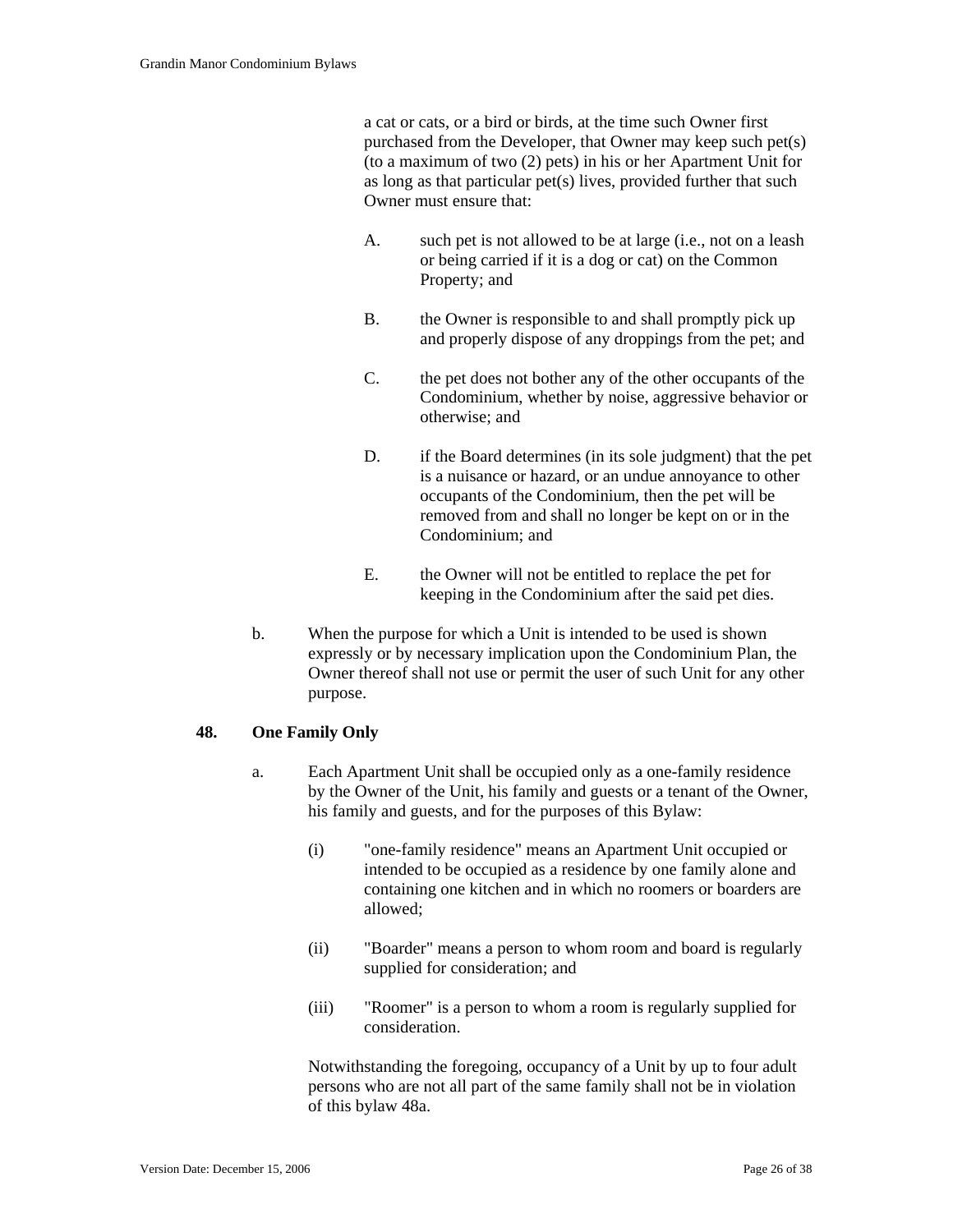b. No Unit shall be used in whole or in part for any commercial or professional purpose involving the attendance of the public at such Unit, and without limiting the generality of the foregoing no Unit or part thereof shall be used as an office by a doctor, dentist, chiropractor, drugless practitioner, or other professional person; provided, however, that the foregoing shall not prevent the Developer from maintaining a Unit or Units owned by it as models for display and sale purposes and otherwise maintaining construction offices, displays and signs until all Units have been sold by such Developer, nor shall it prevent any other Owner of a Unit from leasing, renting or selling, or offering or showing his Unit for lease, rent or sale.

### **49. Restrictions and Requirements**

The following restrictions and requirements shall apply to all Units, and all Unit owners shall strictly comply with and observe and perform the same:

- a. Owners shall at all times keep and maintain the heating and air conditioning (if any) facilities in their Apartment Units in good and substantial repair and in working order, without any exception for reasonable wear and tear, and will operate them at all times so as to ensure that temperatures within their Apartment Units at no time fall below 10 degrees Celsius or rise above 30 degrees Celsius;
- b. Any and all alterations or improvements at any time developed, constructed or placed in or on Units shall meet the requirements of the municipal and provincial building codes and bylaws applicable to the Parcel and the Unit at the time of registration of the Condominium Plan;
- c. No alterations or improvements shall be done or made that adversely affect structure or integrity of the Building, the plumbing, heating, air conditioning, electrical or other facilities shared in common with other Units or Common Property (or both) or the soundproofing or insulation of the Unit boundary walls, floors or ceilings;
- d. Owners are responsible for, shall repair and make good and shall indemnify the Corporation and other Owners (including the Developer as Unit Owners) from and against, any and all damage to the Common Property howsoever caused, by any person doing construction or maintenance work on or in respect of the Owner's Unit. The Corporation shall not be responsible to repair or restore any such damage to Common Property except such as may be caused by the Corporation itself, or its servants or agents;
- e. Owners shall not make any changes to the finish or appearance of the exterior of their Apartment Units; and
- f. Owners shall not build any balcony or patio enclosures or hot tubs outside their Apartment Units, except as permitted in writing by ordinary resolution of the Corporation and as permitted by law.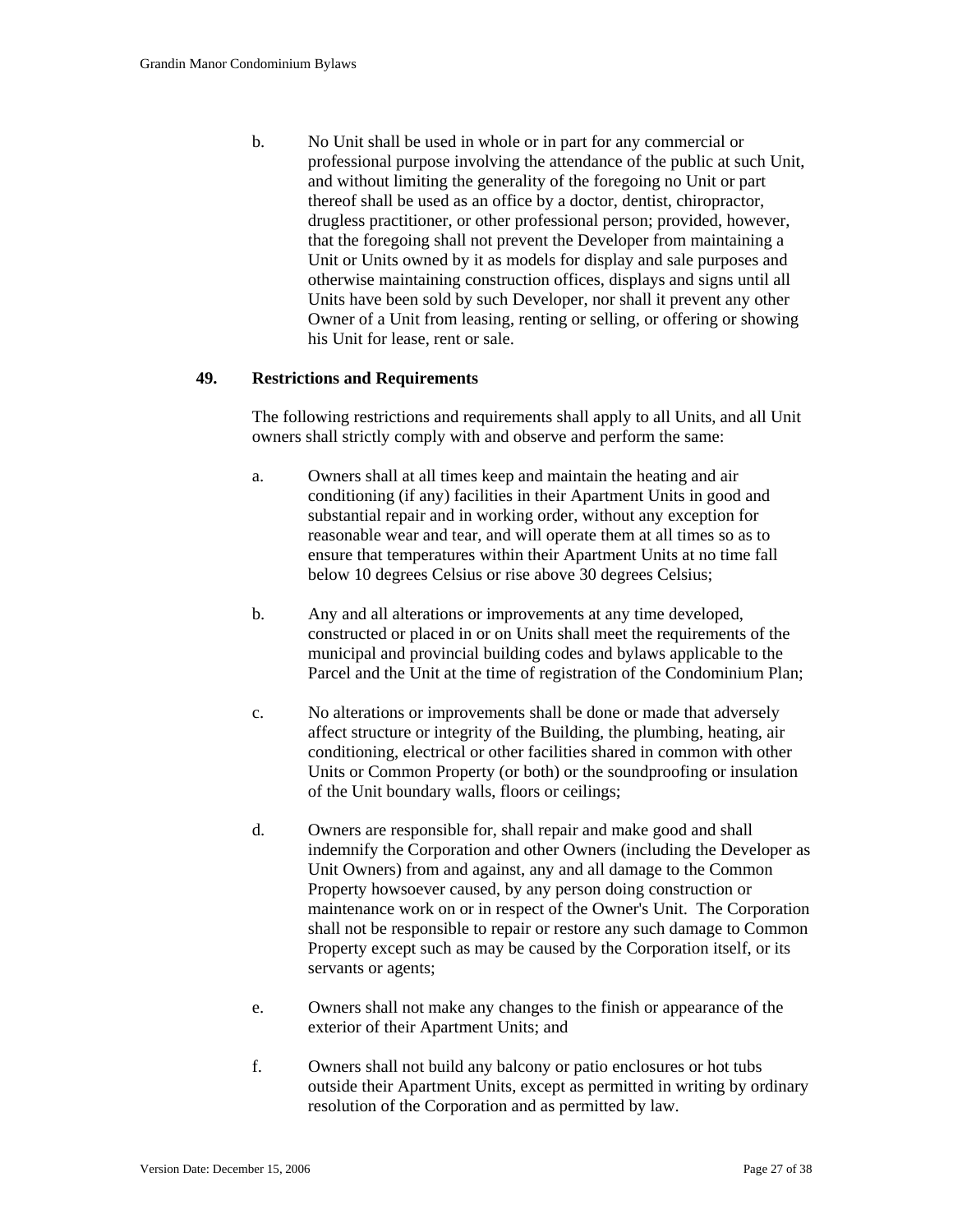The limitation in clauses e. and f. of this Bylaw 49 shall not and do not apply to the Developer, whose freedom to develop or build shall be unfettered.

### **50. Fire Hazard**

No Owner shall do or permit anything to be done in the Parcel or in any Unit or any Privacy Area or bring or keep anything thereon which will in any way increase the risk of fire or the rate or availability of fire insurance on the Building comprising part of the condominium, or on property kept therein, or obstruct or interfere with the rights of other Owners or in any way injure or unreasonably annoy them or conflict with the laws relating to fires or with the regulations of the local Fire Department or with any insurance policy upon the Building or the Parcel or any part thereof or conflict with any of the rules and ordinances of the Municipal Health Department or with any statute or municipal Bylaw or with any other law whatsoever. Further, and without limitation, all cooking and barbecue equipment and facilities on or in a Unit or Privacy Area, including without limitation natural gas barbecues on Privacy Areas, shall remain attended at all times when alight and managed and operated in manner that ensures no fire or smoke hazard or annoyance or nuisance to the Building or other Units or occupants thereof.

## **51. Plumbing**

Toilets, sinks, tubs, drains, sumps and other water apparatus shall not be used for any purpose other than those for which they are constructed, and no sweepings, garbage, rubbish, rags, ashes, or other substances shall be thrown therein.

## **52. Combustible Materials**

No stores of gasoline or other combustible or inflammable goods or materials and no hazardous or offensive goods, provisions or materials shall be kept on or in any Unit. Without limiting the generality of the foregoing, no propane tanks of any kind, no propane barbecues and no charcoal barbecues shall at any time be kept on or used on or in a Unit or any Privacy Area.

## **53. Signs**

No signs, billboards, notices or other advertising matter of any kind shall be placed on any part of a Unit or Common Property without written consent of the Board first being obtained; provided however, that the foregoing shall not prevent the Developer from displaying such signs, billboards, notices or advertising material as it may desire for sale purposes until all Units have been sold by the Developer; nor will it prevent an Owner from displaying reasonable "For Sale" or "For Rent" signs in respect of the offering of his Unit for sale or rent (the acceptability of any such signs to be determined by the Board) in Unit windows.

#### **54. Water**

Water shall not be left running unless in actual use in or outside any Unit.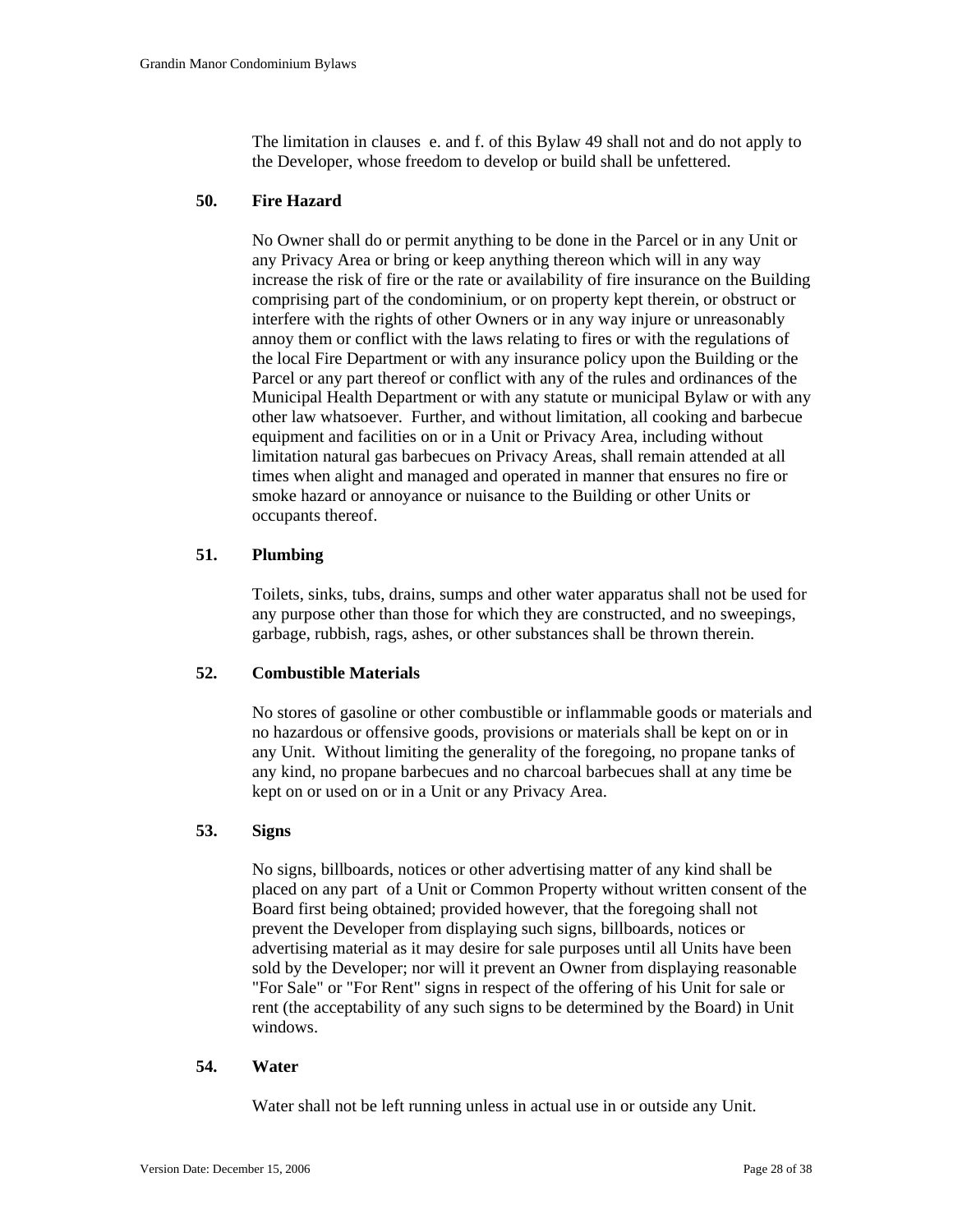# **55. Garbage**

All garbage shall be securely and tightly wrapped in leak-proof containers, and sealed, so as not to break or spill in any garbage chutes or containers provided in the Building, and shall be deposited as directed by the Board. No cigarettes, cigars, or other burning or lit products or materials shall be placed in any garbage chute or container, and no flammable, explosive, toxic or hazardous substances shall be placed into or down any chutes or garbage containers.

## **56. Animals**

No animal, livestock, fowl or pet of any kind shall be kept in any Unit or brought into or on Common Property except to the limited extent provided in Bylaw 47a.(iii).

### **57. Tenants and Occupiers**

An Owner other than the Developer who leases or grants possession of his Unit to any tenant or occupier shall:

- a. comply with the damage deposit requirements (if any) of the Corporation;
- b. cause the tenant or occupier to undertake in writing to be bound by and comply with the Bylaws of the Corporation; and
- c. give notice in writing to the Corporation of the tenancy or other occupancy accompanied by the written undertaking of the tenant, tenants or occupiers to be bound by and observe and perform the requirements of the Bylaws of the Corporation;

provided that nothing herein shall in any way remove, waive or alter the responsibility of each Owner for the performance of all Bylaws by all persons using or occupying his Unit. The Developer, as a lessor, shall cause its tenants or other occupiers to abide by and comply with the Bylaws of the Corporation.

#### **58. Laundry**

No laundry shall be hung other than inside an Apartment Unit.

#### **59. Noise**

Owners, their families, guests, visitors, tenants and servants shall not make or permit, create or permit creation of, or continuation of any noise or nuisance on or in the Units or on the Common Property or anything that will or may in the opinion of the Board unreasonably annoy or disturb or interfere in any way with other Owners or occupants or those having business with them. No noise caused by any instrument or other device or otherwise, which in the opinion of the Board may be calculated to disturb the comfort of the other Owners shall be permitted. Without limiting the generality of the foregoing, no noise exiting an Owner's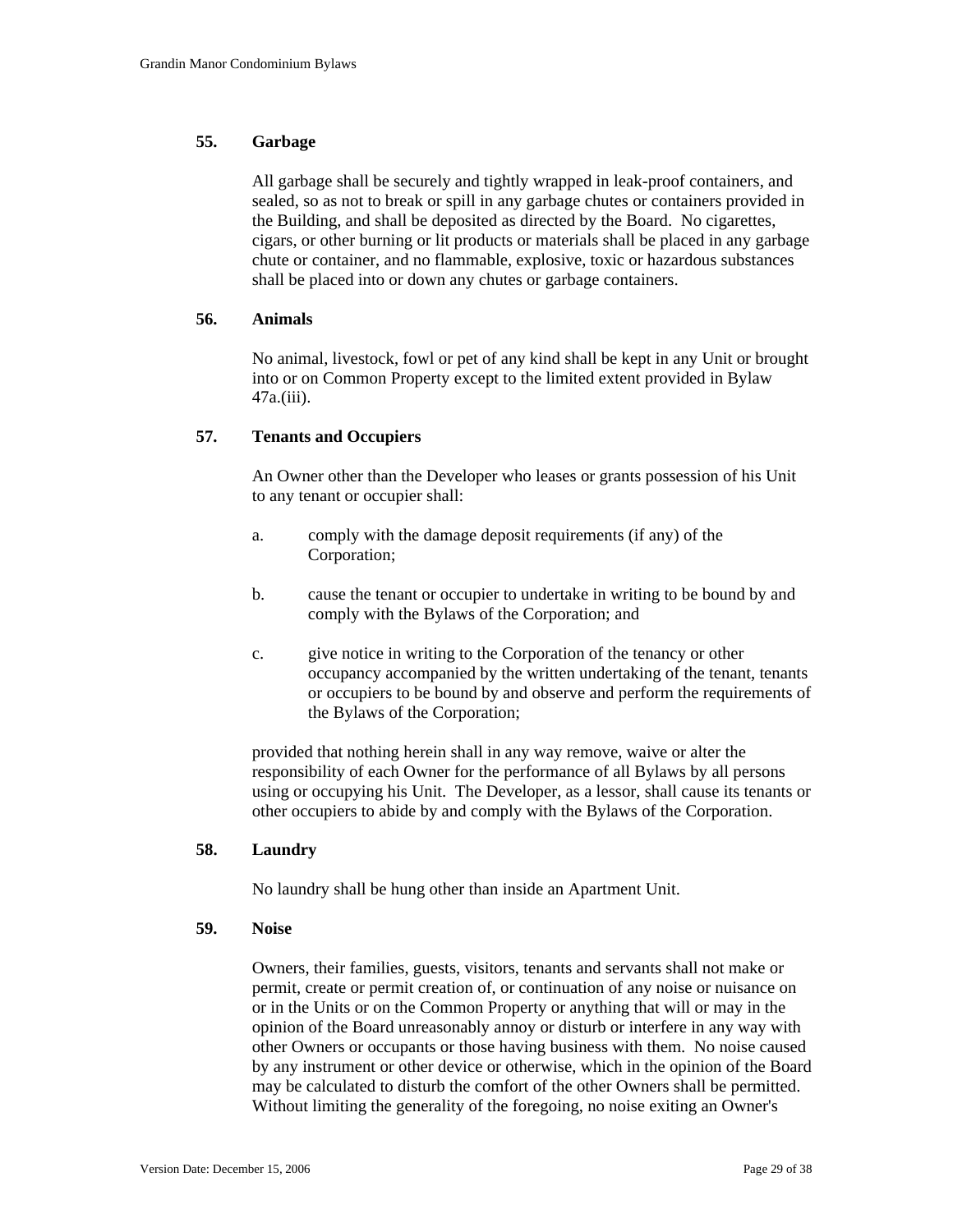Unit caused by any appliance, instrument, electronic device or other device or by voices shall be permitted that exceeds 15 decibels between the hours of 11:00 p.m. and 8:00 a.m. or that exceeds 30 decibels between 8:00 a.m. and 11:00 p.m.

### **60. Health**

- a. No Owner shall do anything or permit anything to be done that is contrary to any of the provisions, rules or ordinances of any statute or municipal bylaw or injurious to health or the regulation of the Units or in any way in violation of any laws whatsoever;
- b. Units must be kept clean and in good order and free of insects and other vermin.

#### **61. Windows**

No awnings or shades shall be erected over the outside of the Windows, nor shall any articles be hung or placed on any outside Window or Window sill.

### **62. Debris**

Nothing may be thrown out of the Windows or Doors of a Unit.

## **63. Hallways, Stairwells and Elevators**

No chattels or other things shall be placed in or on any hallways or stairwells or elevators except by the Corporation. Hallways, stairwells and elevators shall at all times be kept free of obstruction. Moving of furniture and appliances shall be done only at times and in accordance with rules and regulations therefor established by the Board from time to time.

#### **64. Privacy**

No Owner shall trespass, or permit any occupant of his Unit to trespass, on any part of the Common Property to which another Owner is entitled to exclusive occupation.

#### **65. Private Vehicles**

No motor vehicle other than a private passenger automobile shall be parked in the parkade or any other parking space or driveway within the Common Property without the prior written consent of the Board.

### **66. Motor Vehicles**

- a. No motor vehicle shall be driven on any part of the Parcel other than on a driveway or parking space or surface parking garage;
- b. No house or tent or boat trailer, or other trailer, boat, snowmobile, mechanical toboggan, machinery or equipment of any kind shall be parked on any part of the Parcel;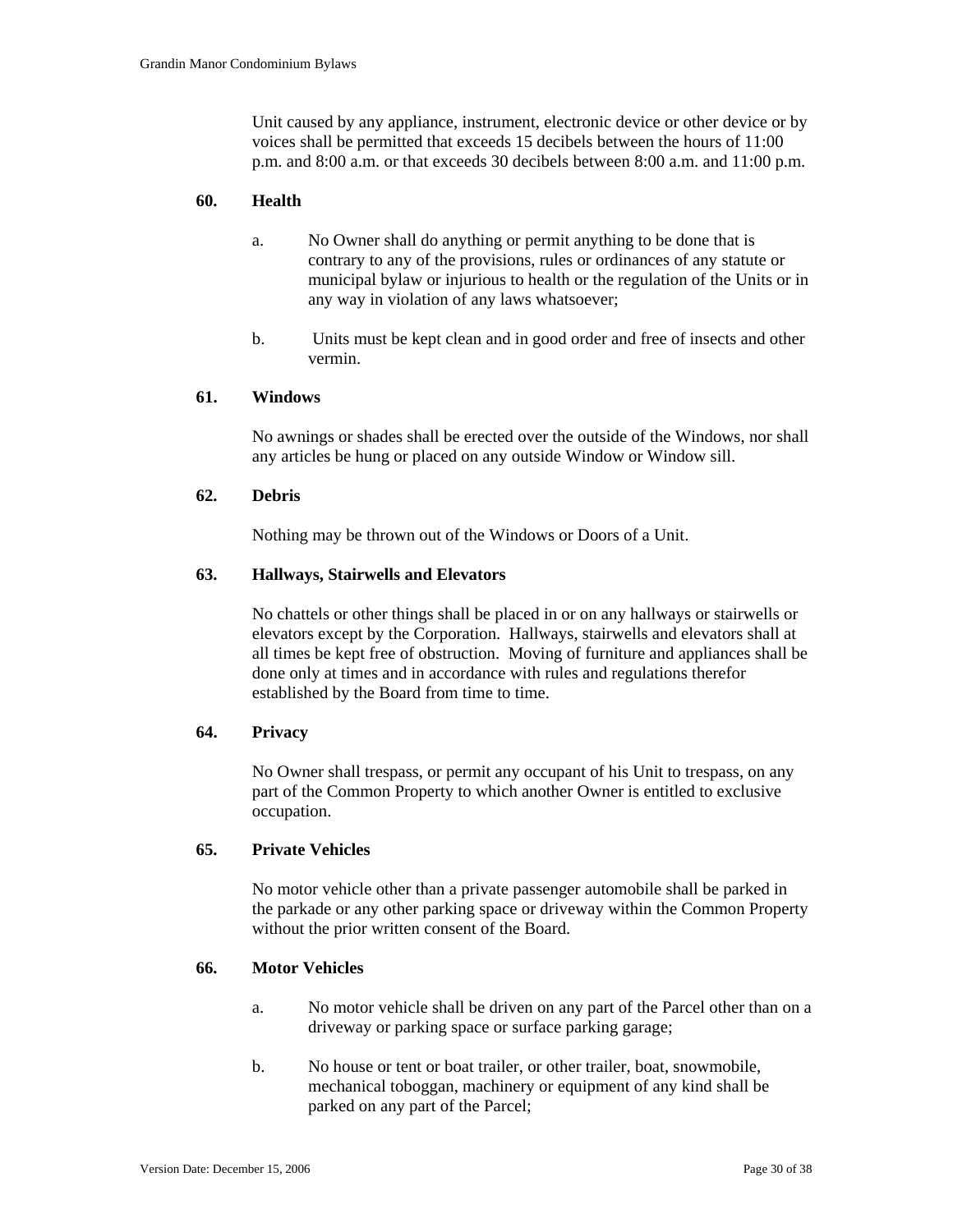- c. No repairs or adjustments to motor vehicles or automobiles may be carried out on the Parcel or in the Building;
- d. A private passenger automobile which is not being used from day to day or which is undergoing repairs of any nature shall not be parked or located upon the Common Property or any part thereof; and
- e. No motor vehicles shall be parked on any Common Property for any period exceeding 48 hours, and no motor vehicles shall be placed or parked anywhere in a manner that interferes with access over Common Property roadways or sidewalks or fire access or access to Parking Units of other Owners.

## **67. Parking Areas**

Common Property parking shall be used only as permitted by these Bylaws and the Board's rules for such use. The Board shall set aside 13 outside surface parking stalls for guest use, and use of such stalls shall be strictly as permitted and regulated by rules established by the Board from time to time.

## **PART VII: PROVISIONS GOVERNING THE USE OF THE COMMON PROPERTY**

### **68. Landscaping and Other Common Property**

Owners, their families, guests, tenants, visitors and servants shall not harm, mutilate, destroy, waste, alter or litter any part or parts of the Common Property or of the property (real or personal) of the Corp-oration, including without limitation any and all parts of the Common Property, any landscaping works (including trees, grass, shrubs, hedges, flowers, and flower beds) and any and all chattels owned or kept by the Corporation nor shall they interfere with or delay the Corporation in the performance of its maintenance of grounds, utilities and other services and fences or its snow removal duties.

### **69. Exclusive Use**

The Owner of a Unit has no right to use any portion of the Common Property designated by the Corporation for the exclusive use of the owner of any other Unit.

#### **70. Sidewalks and Walkways**

The sidewalks, walkways, passages, hallways, lobby vestibule, stairwells, elevators, driveways and parking areas shall not be obstructed by any owner, his family, guests, tenants or visitors or used by them for any other purpose than for ingress and egress to and from their respective Units; and parking areas shall not be used for any purpose other than the parking of motor vehicles and no Owner shall trespass in any parking areas or upon any parking plug-in facility which the Owner of another Unit is entitled to use and occupy exclusively.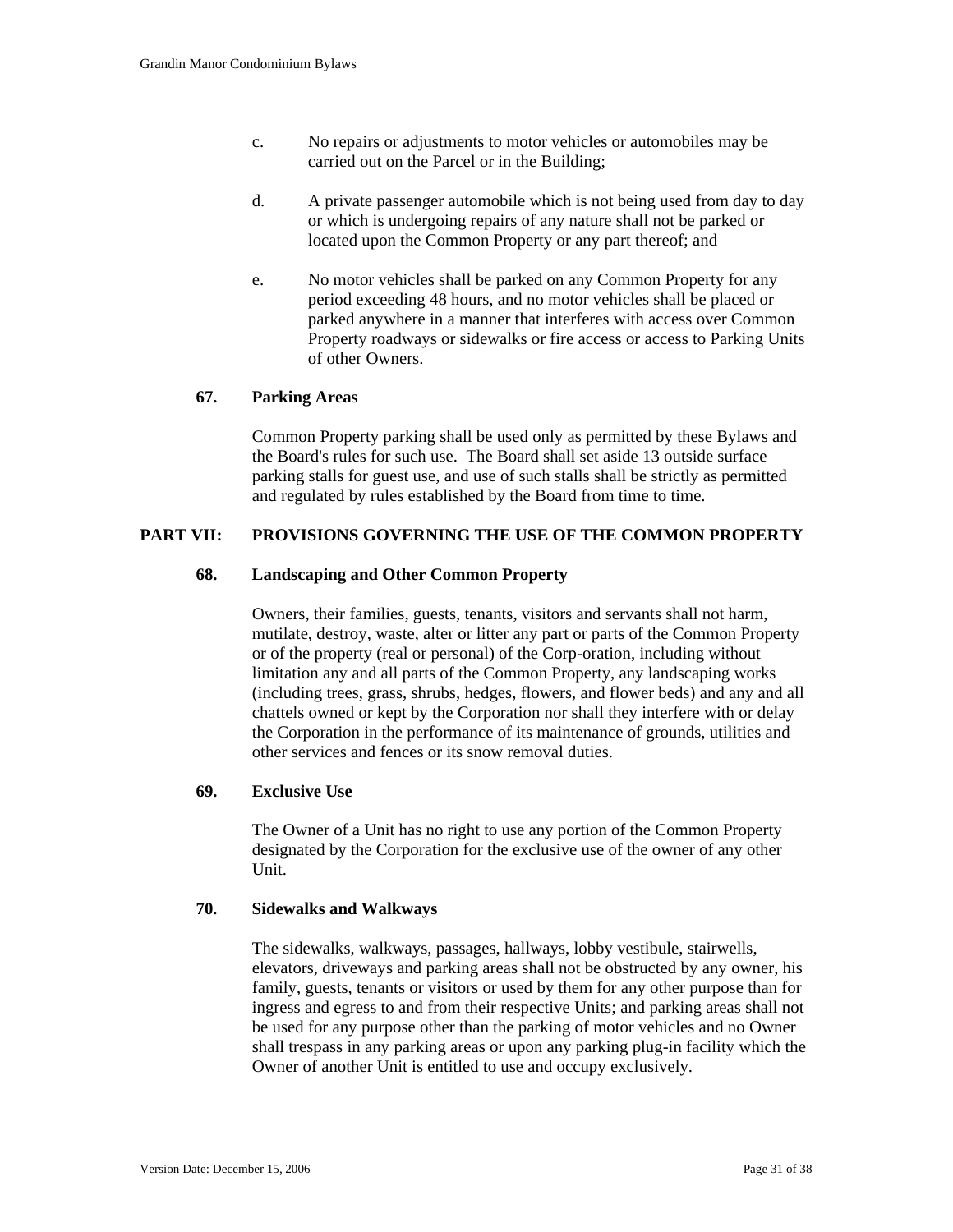### **71. Animals on Common Property**

No animal, livestock, fowl or pet of any kind shall be kept on or allowed to run at large over any part of the Common Property.

### **72. Combustible Material on Common Property**

No stores of gasoline or any other combustible or inflammable goods or materials, and no hazardous or offensive goods, provisions or materials of any kind shall be kept in any Unit or on any part of the Common Property.

### **73. Structures on Common Property**

- a. No building or structure shall be erected, placed, located, kept or maintained on the Common Property except only by the Corporation;
- b. No trailer either with or without living, sleeping, or eating accommodation and no tent, or shed or portable building shall be placed, located, kept or maintained on the Common Property except with the prior written approval of the Board, and if any such chattel or other item has been approved by the Board, the Board may subsequently withdraw such approval in which event the chattel or other item shall be forthwith removed by the Owner;
- c. No part of the Common Property or Privacy Areas shall be used for the erection, placing or maintenance of clothes-lines, incinerators, garbage disposal equipment, recreation or athletic equipment, fences or other barriers, hedges, or trees, or for the disposal of rubbish, garbage or waste except only by the Corporation.

### **74. Antennas**

No antenna, aerial, satellite dish, tower or appurtenances thereto shall be erected on any part of a Unit or the Common Property except by the Corporation.

#### **75. Signs**

No signs, billboards or other advertising matter of any kind and no notices of any kind shall be placed on any part of the Common Property or on any Unit without the prior written consent of the Board except as otherwise hereby permitted.

#### **76. Personal Property**

The Corporation will not be responsible for any damage or loss whatsoever caused by or to any property of any kind or nature whatsoever in the parkade or other parking areas (including driveways) provided in the Common Property; nor will it be responsible for any loss or damage from any cause whatsoever to any contents on or in any Unit. The insuring of any contents on or in the Units is the responsibility of the individual Owners solely.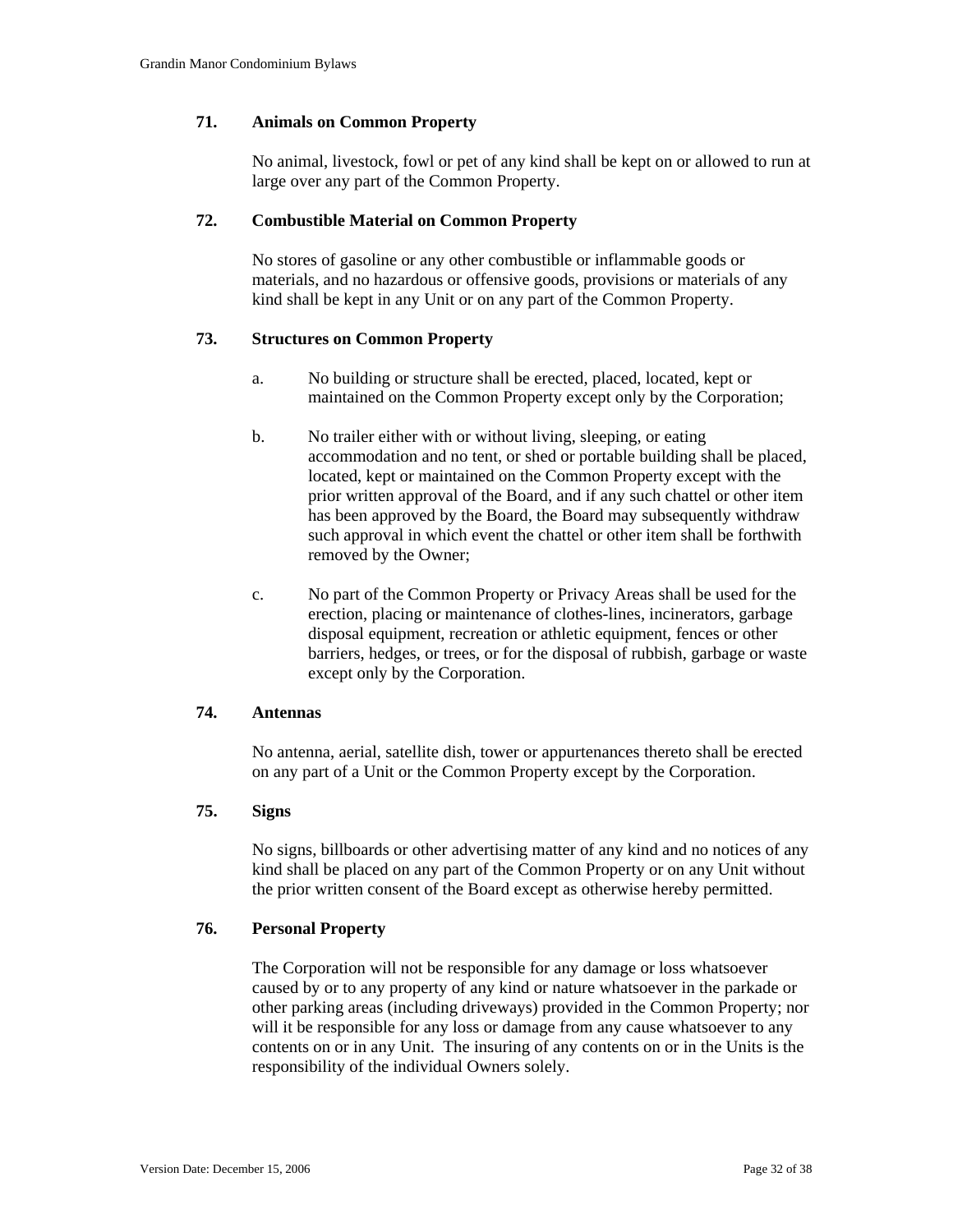# **77. Sales**

No auction sale or other sale shall be held in or about the condominium without consent in writing of either the Manager of the condominium or the Board.

### **78. Traffic Speed and Directional Control**

All Owners shall observe and abide by all rules and regulations established from time to time by the Board for the safe and orderly flow of traffic in or on the Parcel including (without limiting the generality of the foregoing) speed limits and directional controls.

### **79. Recreational Use**

No portions of the Common Property designated for recreational use shall be used by any Owner, and no Owner shall permit any other person to use such areas, except only in accordance with the rules and regulations therefor which shall be established from time to time by the Manager, the Board, or the Corporation.

### **80. Moving**

Moving of furniture into or out of a Unit shall be done only during daylight hours and in strict compliance with rules and regulations for such action established from time to time by the Board.

## **81. Party Room**

The party room on the ground floor of the Building may be reserved and set aside by the Board for private use from time to time. The Board may charge fees for and impose conditions on the use of such party room. Use shall comply strictly with the Board's rules and regulations for same established from time to time.

## **PART VIII: MISCELLANEOUS**

#### **82. Maintenance**

a. Each Owner shall be responsible for the repair and maintenance of his Apartment Unit and all improvements now or hereafter situate therein, including without limitation the heating and air conditioning (if any) facilities therein, and to keep the Privacy Area adjacent to his Apartment Unit neat and tidy and free and clear of junk and debris. Should any Owner fail to do such maintenance (other than repairs that are insured against by the Corporation) and clean-up in a manner satisfactory to the Board or its representative and such failure continues after ten (10) days written notice to do so given by the Board or its representative, then the Board, or its representative, may do or cause to be done the clean-up, repair or maintenance required to cure such breach by the Owner and the Owner affected is obliged to and shall reimburse the Corporation for all monies expended for labour, materials, normal overhead and profit and all costs incurred in collection in respect of the doing of such clean-up,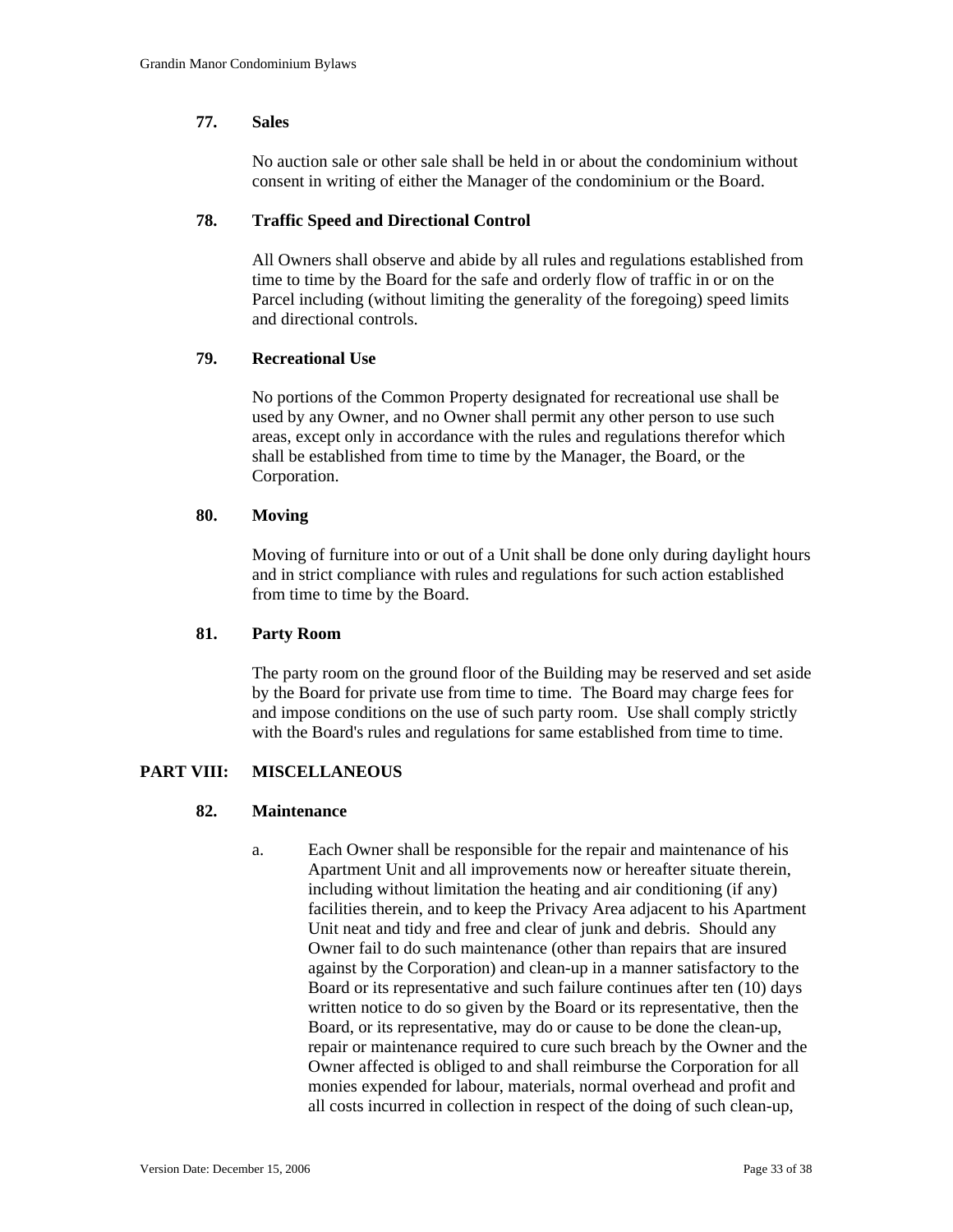repair or maintenance and the Board or its representative may use all or any of the remedies open to it as hereinafter set out to recover such monies for the Corporation and such monies shall be a charge upon his Unit to the same extent as they would be if they were Common Expense charges assessed upon his Unit and shall be a charge upon the Owner's Unit. In the event that the Owner's default involves any risk of loss or damage to the Common Property or to the other Units the Corporation may act without any prior notice.

 b. Notwithstanding anything to the contrary herein expressed or implied, each Owner shall be responsible for damage caused to all items referred to in Bylaw 9(l) hereof by any wilful or negligent acts of himself, members of his family, his tenants, invitees, contractors or licensees that are not required by these Bylaws to be insured against by the Corporation; and should any Owner fail to repair in a manner satisfactory to the Board or its representative, then the Board, or its representative, may do or cause to be done such repair and the Owner affected agrees to and shall reimburse the Corporation for all monies expended for labour, materials, normal overhead and profit and all costs incurred in collection in respect of the doing of such repairs and the Board or its representative may use all or any of the remedies open to it as hereinafter set out to recover such monies for the Corporation and such monies shall be a charge upon his Unit to the same extent as they would be if they were Common Expense charges assessed upon his Unit.

### **83. Common Expenses**

The Common Expenses of the Corporation shall, without limiting the generality of the definition thereof in Bylaw 1 hereof, include the following:

- a. all levies or charges on account of electricity, water, gas and fuel services supplied to the Corporation;
- b. the cost of and charges for all management fees;
- c. all costs and charges on account of landscaping and maintenance of and snow removal from Common Property;
- d. all reserves for repairs to and replacements of Common Property;
- e. all costs of and charges for maintenance and repair of Common Property for which the Corporation is responsible;
- f. all costs of and charges for insurance maintained by the Corporation;
- g. all costs of and charges for all manner of consultation, professional and servicing assistance required by the Corporation including without limiting the generality of the foregoing all legal and accounting fees and disbursements;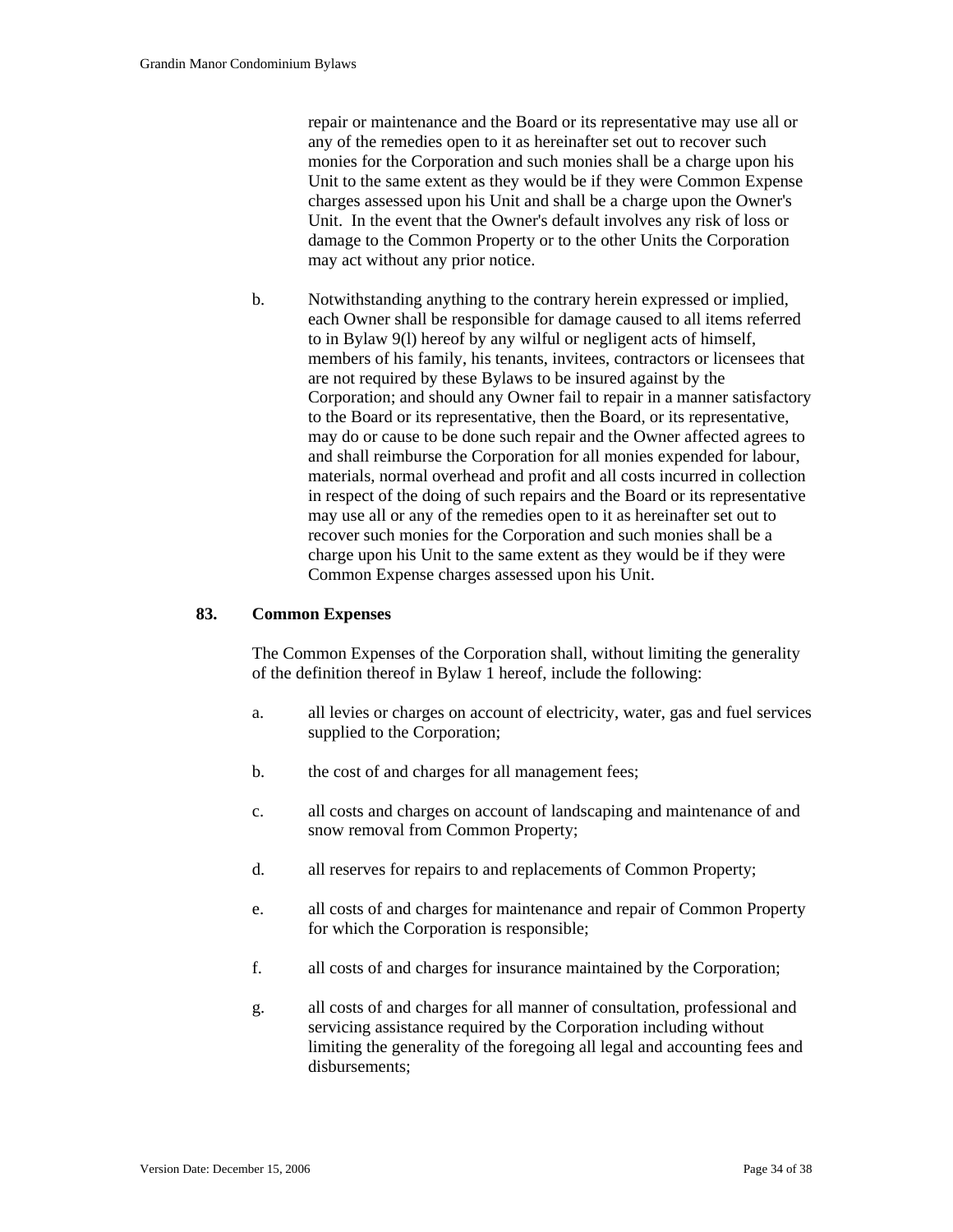- h. the amount of all costs and expenses whatsoever, including (without limitation) all maintenance and repair costs, taxes, financing charges, Common Expense Unit charges, and all utilities charges, for or in respect of any Unit owned by the Corporation itself;
- i. reserves and reserve funds for future maintenance and expenses;
- j. the costs and expenses of providing, maintaining and repairing landscaping, gardening, grounds, utilities and other services, and providing snow and ice removal service on the Parcel; and
- k. if the Board shall determine to provide heating, air conditioning, electrical or similar facility repair or maintenance or similar services inside Units to Owners in respect of their Units as a Common Expense expenditure, the costs and expenses of so doing.

### **84. Assessment for Common Expenses**

a. At least thirty (30) days prior to the beginning of each calendar year, the Board or, at its request, the Manager, shall estimate the amount of the Common Expenses that will be incurred or required in such calendar year (including a reasonable allowance for future reserves, contingencies and replacements plus any deficiencies from the previous year and less any expected income and any surplus from the fund collected in the previous year) which estimate of Common Expenses is herein called "Estimated Common Expenses". Each year's Estimated Common Expenses shall be apportioned, levied and assessed to and upon the Owners in proportion to the unit factors as shown on the Condominium Plan. The Corporation shall be liable for the amount of any assessment against completed Units owned by the Corporation. In addition thereto, the Board may levy and assess the Owners in like proportion for costs and charges for Common Expenses, estimated or incurred, from the date of registration of the Condominium Plan to the end of the calendar year in which registration occurred or for such other period, not extending beyond the first anniversary of the date of registration of the Plan, as the Board may determine. If the amounts so estimated prove inadequate for any reason, including non-payment of an Owner's assessment, the Board may at any time, and from time to time, levy a further assessment or such further assessments as are required in like proportions as hereinbefore provided. Each Owner shall be obligated to pay any and all assessments levied pursuant to this provision to the Board or the Manager to the account of the Corporation, as directed by notice, in equal monthly instalments on or before the first day of each month during the calendar year for which such assessment is made or in such other reasonable manner as the Board or the Manager with the consent of the Board (as the case may be) shall designate, and further pay interest on all assessments or payments in arrears at the rate of twelve (12%) per cent per annum or such other rate of interest as may be approved by Special Resolution calculated from the due date until payment.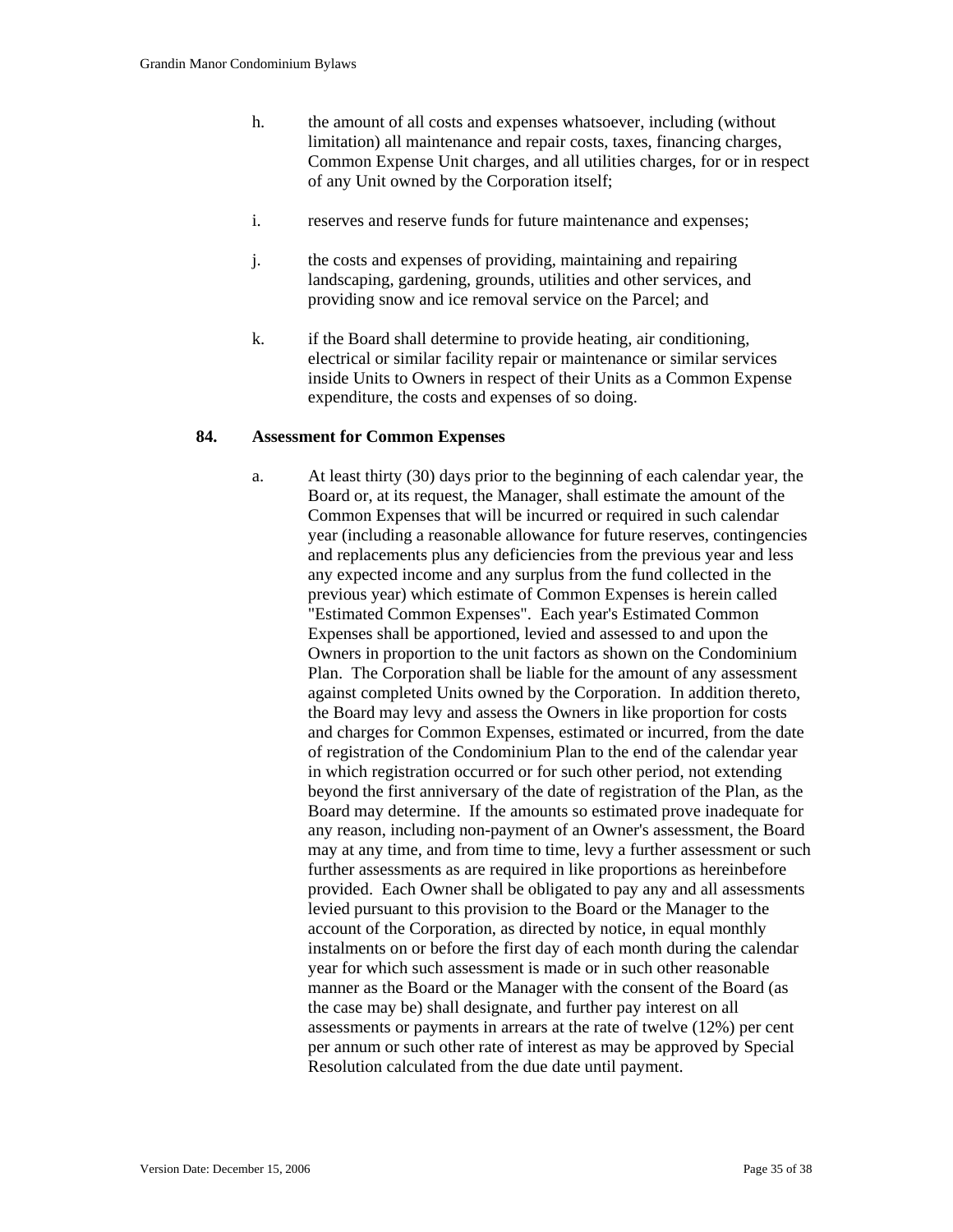- b. The omission by the Board before the expiration of any year, to fix the assessments hereunder for that or for the next year, shall not be deemed a waiver or modification in any respect of the provisions of these Bylaws, or release of the Owner or Owners from their obligations to pay the assessments, or any instalments thereof for that or any subsequent year, but the monthly instalments fixed for the preceding year shall continue until new instalments are fixed. No Owner can exempt himself from liability for his contributions towards the Common Expenses by waiver of use or enjoyment of any of the Common Property or by vacating or abandoning his Unit.
- c. The treasurer of the Board or the Manager shall keep detailed accurate records in chronological order of the receipts and expenditures affecting the Common Property, specifying and itemizing the Common Expenses incurred. Records and vouchers authorizing the payments involved shall be available for examination by an Owner at convenient business hours on week days.

# **85. Default in Payment of Assessments and Lien for Unpaid Assessments, Instalments and Payments**

- a. The Corporation shall and does have a lien and charge upon and against the estate or interest of the Owner for any unpaid assessment, instalment or payment (including interest on arrears) due to the Corporation in respect of his Unit, which lien shall be a first, paramount lien against such estate or interest subject only to the rights and priorities of the mortgagee under any mortgage registered against such Unit prior to the date that the assessment, instalment or payment fell due and the rights of any municipal or local authority in respect of unpaid realty taxes, assessments or levies of any kind against the Unit title or interest of such Owner but subject also to the provisions of the Act and the Land Titles Act of Alberta. The Corporation shall have the right to file a caveat against the Unit title or interest of such Owner in respect of the lien or charge for the amount of such unpaid assessment, instalment or payment and for so often as there shall be any such unpaid assessment, instalment or payment, provided that each such caveat shall not be registered until after the expiration of thirty (30) days following the due date for the first payment in arrears. The Corporation shall be entitled to be paid by the defaulting Owner the costs incurred in preparing and registering the caveat, in enforcing or seeking to enforce the Corporation's lien and in discharging the caveat, all on a solicitor-and-his-own-client full-indemnity basis, and shall not be obliged to discharge any caveat until all arrears of the Owner (including interest and all such costs) are fully paid.
- b. Any other Owner or person, firm or corporation whatsoever may pay any unpaid assessment, instalment or payment after the expiration of thirty (30) days following the due date for payment by the Owner in default, with respect to a Unit, and upon such payment being made, such party, person, firm or corporation shall have a first, paramount lien, subject to the estates or interests hereinbefore mentioned, and shall be entitled to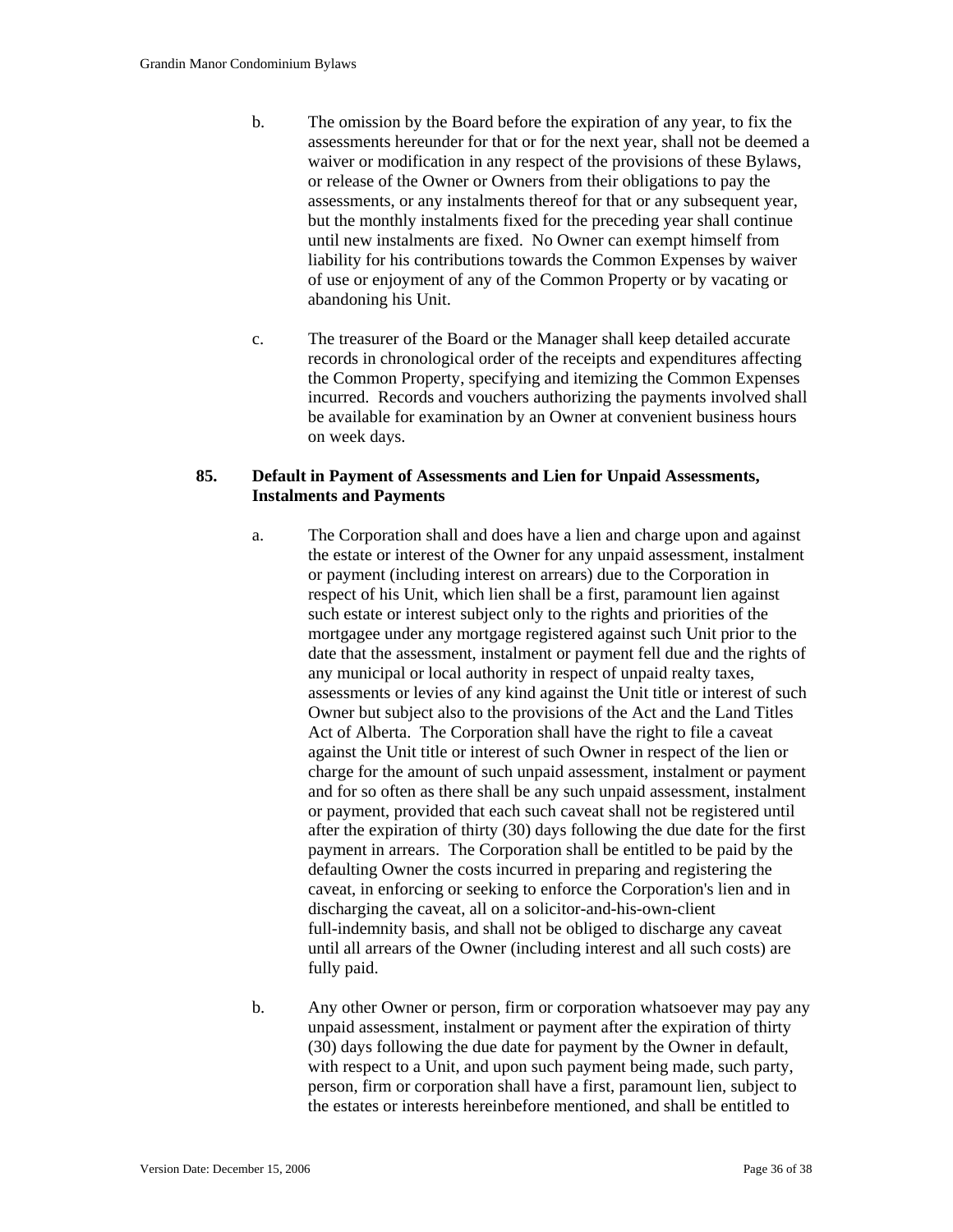file a caveat in respect of the amount so paid on behalf of the Owner in default, and shall be entitled to enforce his lien, thereby created, in accordance with the other terms and conditions of this provision.

 c. Notwithstanding any other term, condition or provision herein contained or implied, each unpaid assessment, instalment or payment shall be a separate, distinct and personal debt and obligation of the Owner against whom the same is assessed and such subsequent Owners as the Act may provide and collectible as such. Any action, suit or proceeding to recover such debt or to realize on any judgment therefor shall be maintainable as a separate action, suit or proceeding without foreclosing, or waiving the lien, charge or security securing the same.

## **86. Mortgage Protection**

The Board shall from time to time notify any Unit mortgagee who has notified the Corporation of his mortgage of any Common Expense levies on the Unit mortgaged that are in arrears for more than 60 days.

## **87. Developer's Use of Property**

Notwithstanding all other provisions hereof, the Developer shall be entitled to use of the Common Property areas and Units owned by the Developer for the purpose of displaying signs to indicate the sale or rental of Units and will be entitled to effect all other reasonable use of the Common Property and Units to assist in selling or renting any of the Units including the use of show homes for such purposes and including bringing and allowing prospective purchasers and tenants or other occupants of units in and upon the condominium property and portions thereof.

## **88. Indemnity of Board Members**

Every member of the Board and his personal representatives and estate and effects respectively shall from time to time and at all times be indemnified and saved harmless out of the funds of the Corporation from and against all costs, charges, losses and expenses whatsoever which such manager may incur or become liable for by reason of any contract entered into or act or thing whatsoever made, done or permitted by him, as manager, or in any way in the discharge of his duties, except such costs, charges, losses and expenses as are occasioned by his own dishonest act or omission, wilful neglect, wilful default or failure to act in good faith.

## **89. Majority of Units Owned by Developer**

Notwithstanding all other provisions hereof, if and for as long as thirty (30) or more Units remain untransferred by (and still in the name of) and unleased by the Developer, the Corporation shall not, unless and to the extent authorized by ordinary resolution of the Corporation:

a. impose or collect tenant deposits;